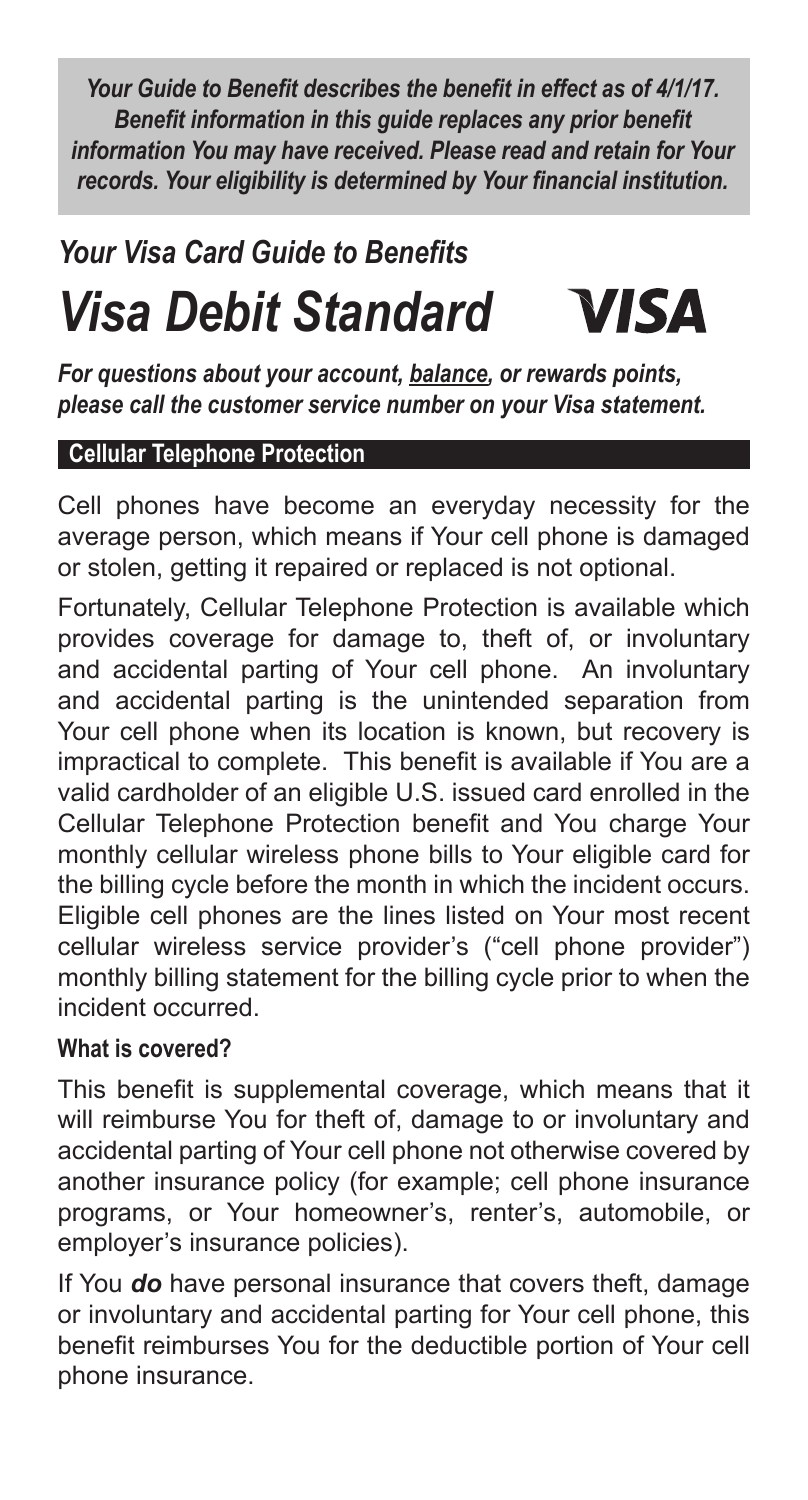If You *do not* have personal insurance, the benefit reimburses You for the covered theft, damage, or involuntary and accidental parting for Your cell phone.

Once all other insurance has been exhausted, Cellular Telephone Protection will provide coverage up to two hundred dollars (\$200.00) per claim with a maximum of two (2) claims and four hundred dollars (\$400.00) per twelve (12) month period. If it is determined that Your cell phone requires replacement due to the theft of, damage to or an involuntary or accidental parting of the device, You will receive the replacement value subject to the fifty dollar (\$50.00) deductible and the benefit maximum. The replacement value is the lesser of Your cellular wireless service provider's suggested retail value of a similar model replacement cell phone or the actual cost to replace the cell phone.

If Your cell phone is repairable, You will receive an amount as determined by the diagnostic to repair the cell phone subject to the benefit maximum and fifty dollar (\$50.00) deductible.

**Note:** Electronic issues, such as inability to charge, mechanical or battery failure, where there is no evidence of physical damage, are not covered under this program.

# **When does it apply?**

Cellular Telephone Protection applies when You make Your monthly cellular wireless phone bill payment with Your eligible card. Coverage begins the first day of the calendar month following a payment of the cellular wireless phone bill.

If You fail to make a cellular wireless phone bill payment in a particular month, Your coverage will be suspended. Coverage will resume on the first day of the calendar month after the date of any future cellular wireless phone bill payment made with the eligible card.

#### *If Your cell phone is stolen as a result of criminal activity, You must file a police report within forty-eight (48) hours of the event.*

#### **What is** *not* **covered?**

This benefit will not provide reimbursement for the following:

- Cell phone accessories other than standard battery and/or standard antenna provided by the manufacturer
- Cell phones purchased for resale, professional, or commercial use
- Cell phones that are lost or "mysteriously disappear,"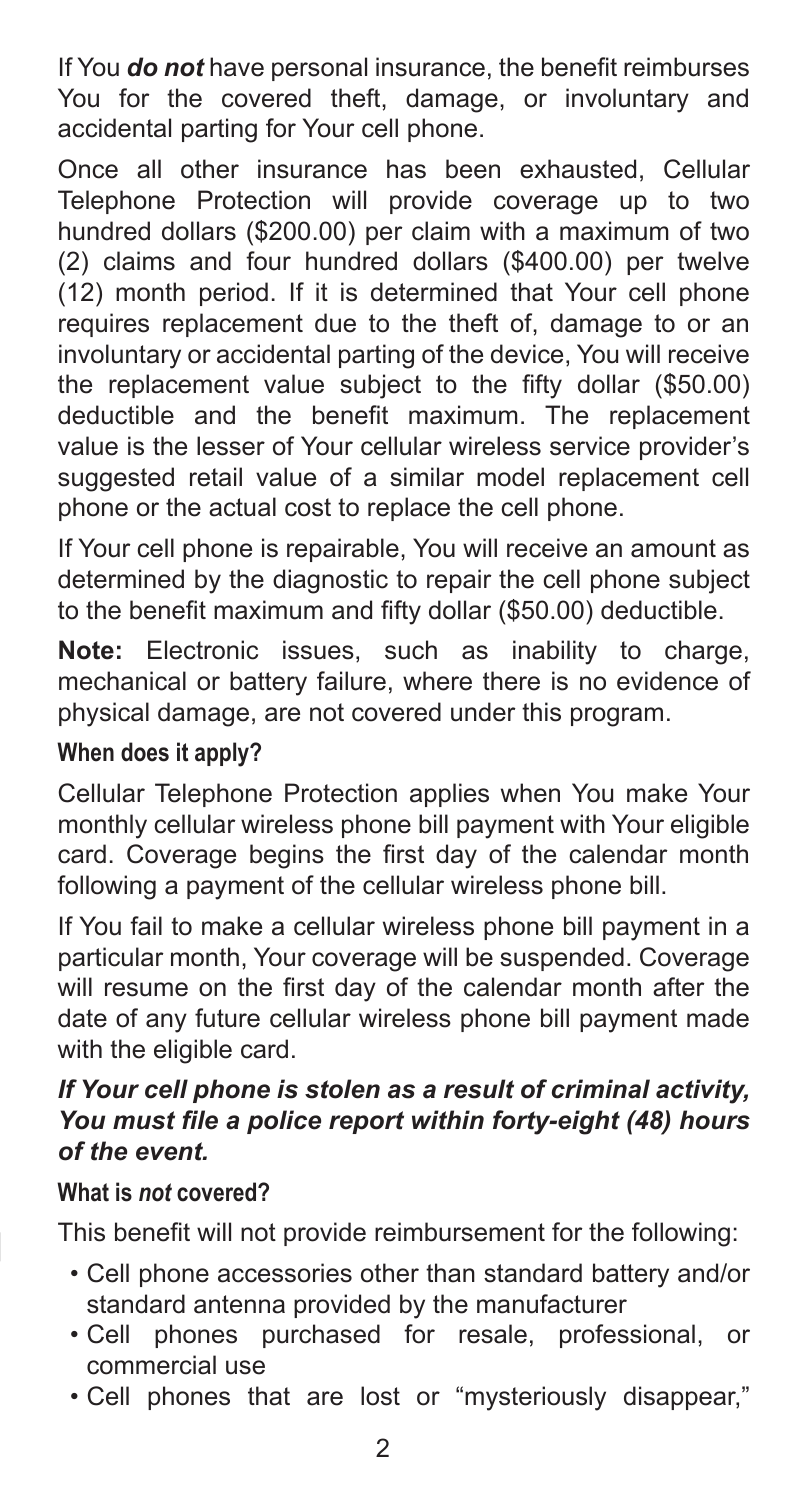meaning that the phone vanished in an unexplained manner without evidence of a wrongful act by a person or persons

- Cell phones under the care and control of a common carrier (including, but not limited to, the U.S. Postal Service, airplanes, or delivery service)
- Cell phones stolen from baggage unless hand-carried and under Your personal supervision, or under supervision of Your traveling companion
- Cell phones which have been rented, borrowed or are part of pre-paid or "pay as you go" type plans
- Cosmetic damage to the cell phone or damage that does not impact the cell phone's capabilities and functionalities
- Damage or theft resulting from abuse, intentional acts, fraud, hostilities of any kind (including, but not limited to, war, invasion, rebellion, or insurrection), confiscation by the authorities, risks of contraband, illegal activities, normal wear and tear, flood, earthquake, radioactive contamination, or damage from inherent product defects
- Damage or theft resulting from misdelivery or voluntary parting with the cell phone
- Taxes, delivery and transportation charges, and any fees associated with the cellular wireless service provider

#### **How to file a Cellular Telephone Protection claim**

- 1. Within sixty (60) days of the date of the damage or theft, notify the Benefit Administrator at **1-866-894- 8569 or outside the U.S. call collect at 1-303-967- 1096**. The Benefit Administrator will ask You some preliminary questions and send You the appropriate claim form. **Please note, if You do not notify the Benefit Administrator within sixty (60) days after the damage or theft, Your claim may be denied.**
- **2. Return the completed, signed claim form and the requested documentation below within ninety (90) days of the date of the damage or theft to the address provided by the Benefit Administrator.**

### *For faster filing, or to learn more about Cellular Telephone Protection, visit www.cardbenefitservices.com*

**Please submit the following documents:**

- The completed signed claim form
- A copy of Your cellular wireless service provider billing statement demonstrating that the entire monthly payment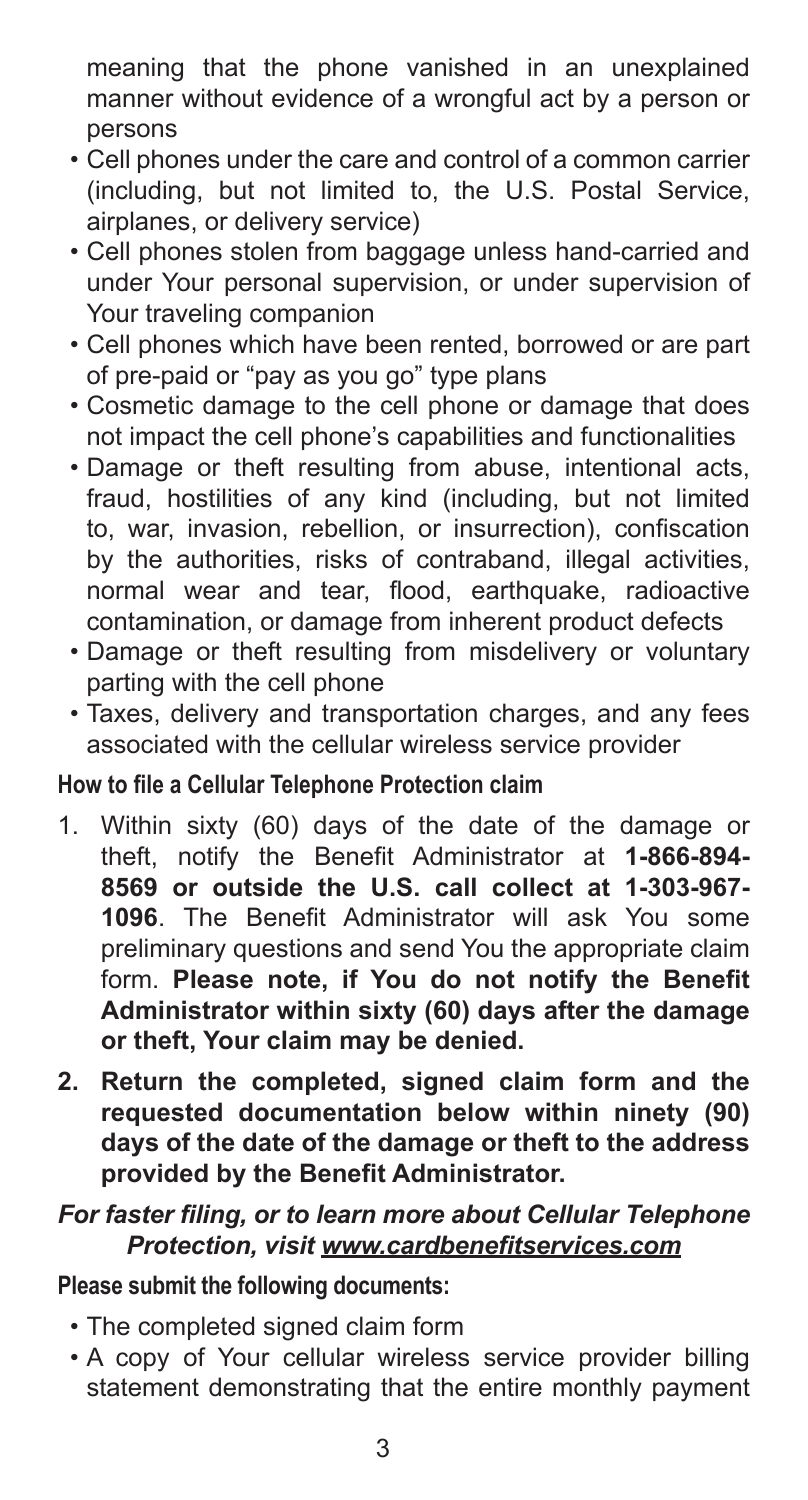for the cellular wireless phone bill was made the month prior to the date of damage or theft and has been paid with the eligible card.

- If Your cellular wireless service provider's billing statement doesn't show payment with the eligible card, a copy of Your card monthly billing statement that corresponds with the above cellular wireless phone monthly billing statement
- A copy of the device summary page from Your cellular wireless phone bill or other sufficient proof of the claimed cell phone model linked to Your cell phone account
- If the claim is due to theft or criminal action, a copy of the police report filed within **forty-eight (48) hours of the event**
- Based on the details of the claim, the Benefits Administrator may request additional verification including:
	- An itemized repair estimate from an authorized cell phone repair facility
	- The damaged cell phone, for evaluation of its damage
	- An itemized store receipt for the replacement cell phone
- Documentation (if available) of any other claim settlement such as Your cellular wireless provider or manufacturer's insurance settlement (if applicable)
- Any other documentation deemed necessary in the Benefits Administrator's sole discretion, to substantiate Your claim. All claims must be fully substantiated as to the time, place, cause, and purchase price of the cell phone.

### *If the cell phone is damaged, do not discard it until the claim has been fully reviewed.*

# **How will I be reimbursed?**

Depending on the nature and circumstances of Your claim, the Benefit Administrator may choose to repair or replace Your cell phone or reimburse You for the lesser of:

- a) Up to two hundred dollars (\$200.00) after the fifty dollar (\$50.00) deductible has been applied to the replacement or repair cost; or
- b) The current cellular wireless service provider's suggested retail value of a similar model replacement cell phone, or the actual cost to replace it, whichever is lower (not including taxes, delivery and transportation charges or fees associated with the cellular wireless service provider), less Your fifty dollar (\$50.00) deductible.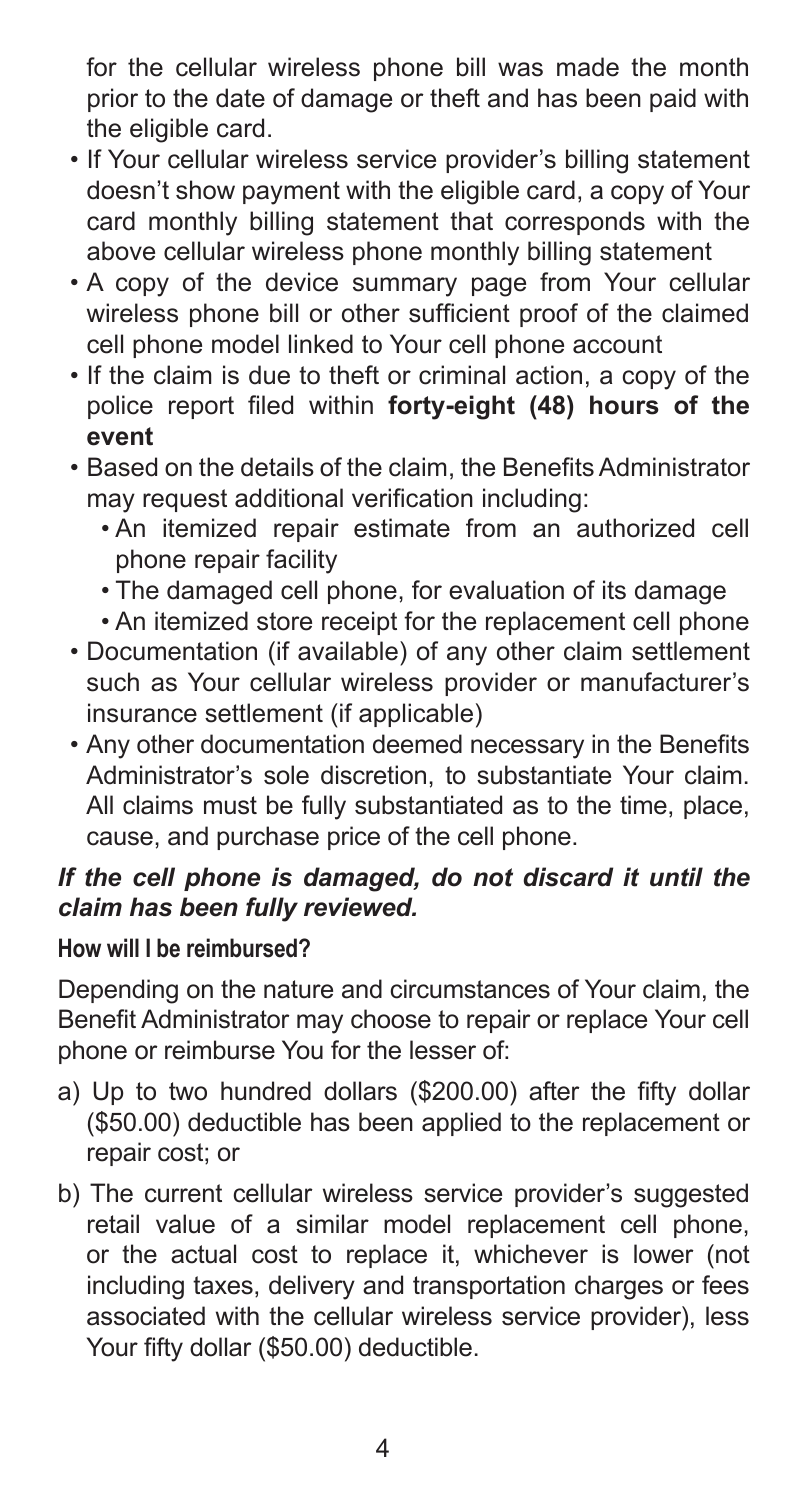c) If Your cell phone is repairable, You will receive an amount as determined by the diagnostic to repair the cell phone less Your fifty dollar (\$50.00) deductible.

Under normal circumstances, reimbursement will take place within ten (10) business days of receipt and approval of Your claim form and all necessary documents.

#### **Definitions**

**Eligible Person** means a cardholder who pays for their monthly cellular wireless phone bill with their eligible card.

**You** and **Your** means an enrolled Cardholder who has charged their monthly cellular wireless phone bill to their covered card

# **Additional provisions for Cellular Telephone Protection**

- Signed or pinned transactions are covered as long as You use Your eligible account to secure the transaction.
- You shall do all things reasonable to avoid or diminish any loss covered by this benefit. This provision will not be unreasonably applied to avoid claims.
- If You make any claim knowing it to be false or fraudulent in any respect, no coverage shall exist for such claim, and Your benefit may be cancelled. Each cardholder agrees that representations regarding claims will be accurate and complete. Any and all relevant provisions shall be void in any case of fraud, intentional concealment, or misrepresentation of material fact.
- No legal action for a claim may be brought against the Provider until sixty (60) days after the Provider receives Proof of Loss. No legal action against the Provider may be brought more than two (2) years after the time for giving Proof of Loss. Further, no legal action may be brought against the Provider unless all the terms of the Guide to Benefits have been complied with fully.
- This benefit is provided to eligible cardholders at no additional cost. The terms and conditions contained in this Guide to Benefits may be modified by subsequent endorsements. Modifications to the terms and conditions may be provided via additional Guide to Benefits mailings, statement inserts, statement messages or electronic notification. The benefits described in this Guide to Benefits will not apply to cardholders whose Accounts have been suspended or cancelled.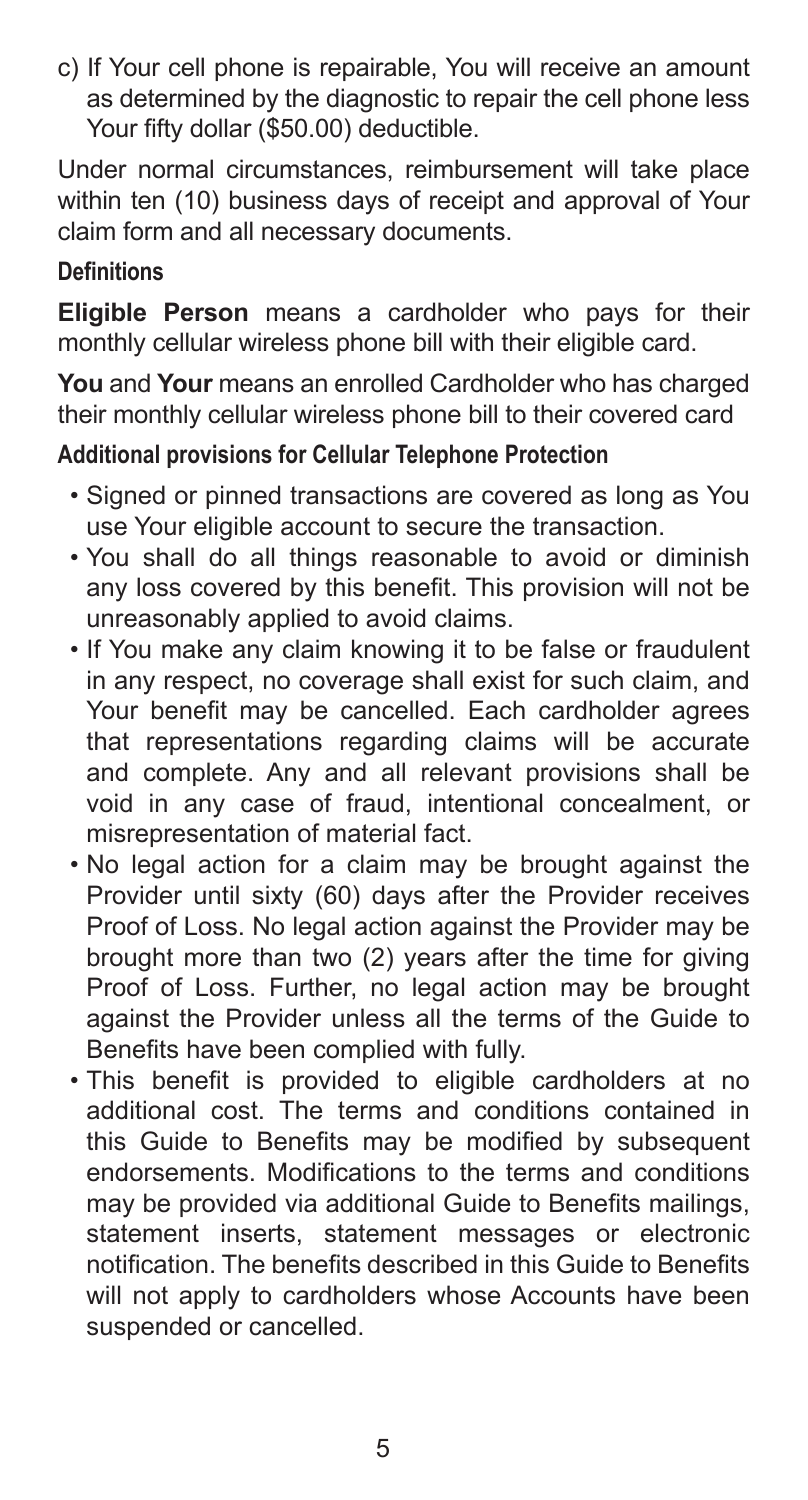- Termination dates may vary by financial institutions. Your financial institution can cancel or non-renew the benefits for cardholders, and if they do, they will notify You at least thirty (30) days in advance. Indemnity Insurance Company of North America ("Provider") is the underwriter of these benefits and is solely responsible for its administration and claims. The Benefit Administrator provides services on behalf of the Provider.
- After the Benefit Administrator has paid Your claim, all Your rights and remedies against any party in respect of this claim will be transferred to the Benefit Administrator to the extent of the payment made to You. You must give the Benefit Administrator all assistance as may reasonably be required to secure all rights and remedies.
- This benefit does not apply to the extent that trade or economic sanctions or other laws or regulations prohibit the provision of insurance, including, but not limited to, the payment of claims.

FORM #CELLPHONE – 2017 (04/17) CP-O

**For more information about the benefit described in this guide, call the Benefit Administrator at 1-866-894-8569 or outside the U.S. call collect at 1- 303-967-1096.**

#### **Purchase Security/Extended Protection**

#### **Purchase Security**

Life is full of surprises…some good surprises; and some, not so good.

For instance, Your son's brand new iPad got soaked, in a sudden rainstorm at summer camp. But, You bought the item with Your card so, You may be covered. Purchase Security protects new retail purchases made with Your eligible Account and/or rewards programs associated with Your covered Account within the first ninety (90) days from the date of purchase. To be eligible for this coverage, You need to purchase either a portion or the entire cost of the item using Your Account and/or rewards program associated with Your covered Account.

At the Benefit Administrator's discretion, this benefit replaces, repairs, or reimburses You, up to the total purchase price of Your item for a maximum of ten thousand dollars (\$10,000.00) per claim and fifty thousand dollars (\$50,000.00), per cardholder, in the event of theft or damage.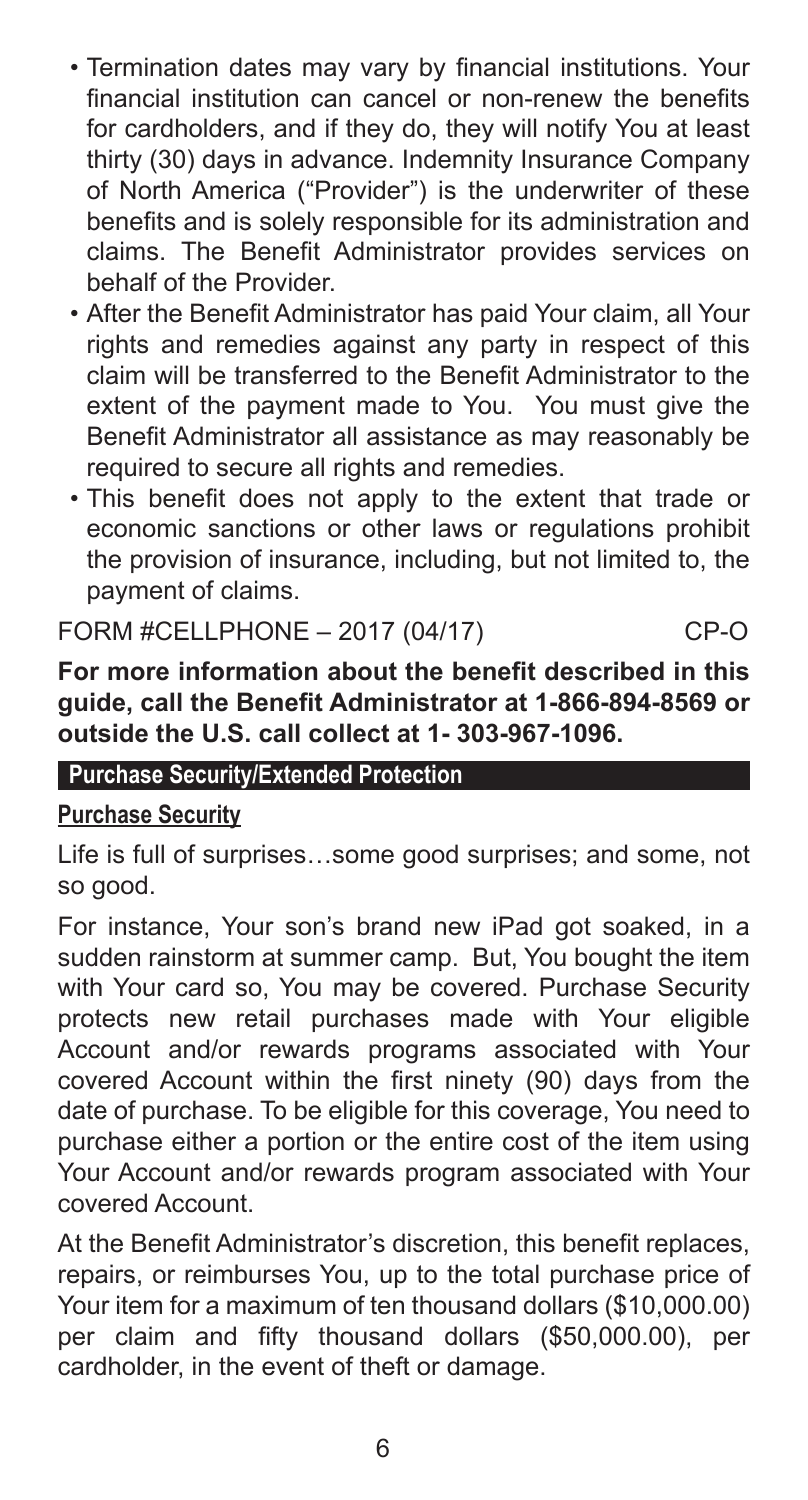You are eligible for this benefit if You are a cardholder of an eligible card issued in the United States.

Gifts purchased for friends and family members may also be covered if they are purchased with Your covered Account and/ or rewards program associated with Your covered Account.

#### **Purchase Security covers**

Eligible items of personal property purchased with Your Account and/or rewards program associated with Your covered Account are covered for theft or damage. Purchases made outside the United States are also covered as long as You purchased the item with Your covered Account and/or rewards program associated with Your covered Account.

### **Purchase Security does** *not* **cover**

- Animals and living plants
- Antiques or collectible items
- Boats, aircraft, automobiles, and any other motorized vehicles and their motors, equipment, or accessories, including trailers and other items towable or attachable to any motorized vehicle
- Broken items, unless the result of a covered occurrence
- Computer software
- Items purchased for resale, either professional or commercial use
- Items that are lost, or that "mysteriously disappear," meaning they vanished in an unexplained manner, with no evidence of wrongdoing by one person or several
- Items under the control and care of a common carrier (including the U.S. Postal Service, airplanes, or a delivery service)
- Items in Your baggage (unless hand carried, or under Your supervision or that of a companion You know); includes jewelry and watches, among other things
- Theft or damage stemming from abuse, fraud, hostilities (war, invasion, rebellion, insurrection, terrorist activities, and more); confiscation by authorities (if contraband or illegal); normal wear and tear; flood, earthquake, radioactive contamination; damage from inherent product defects
- Theft or damage from misdelivery, or voluntarily parting with property
- Medical equipment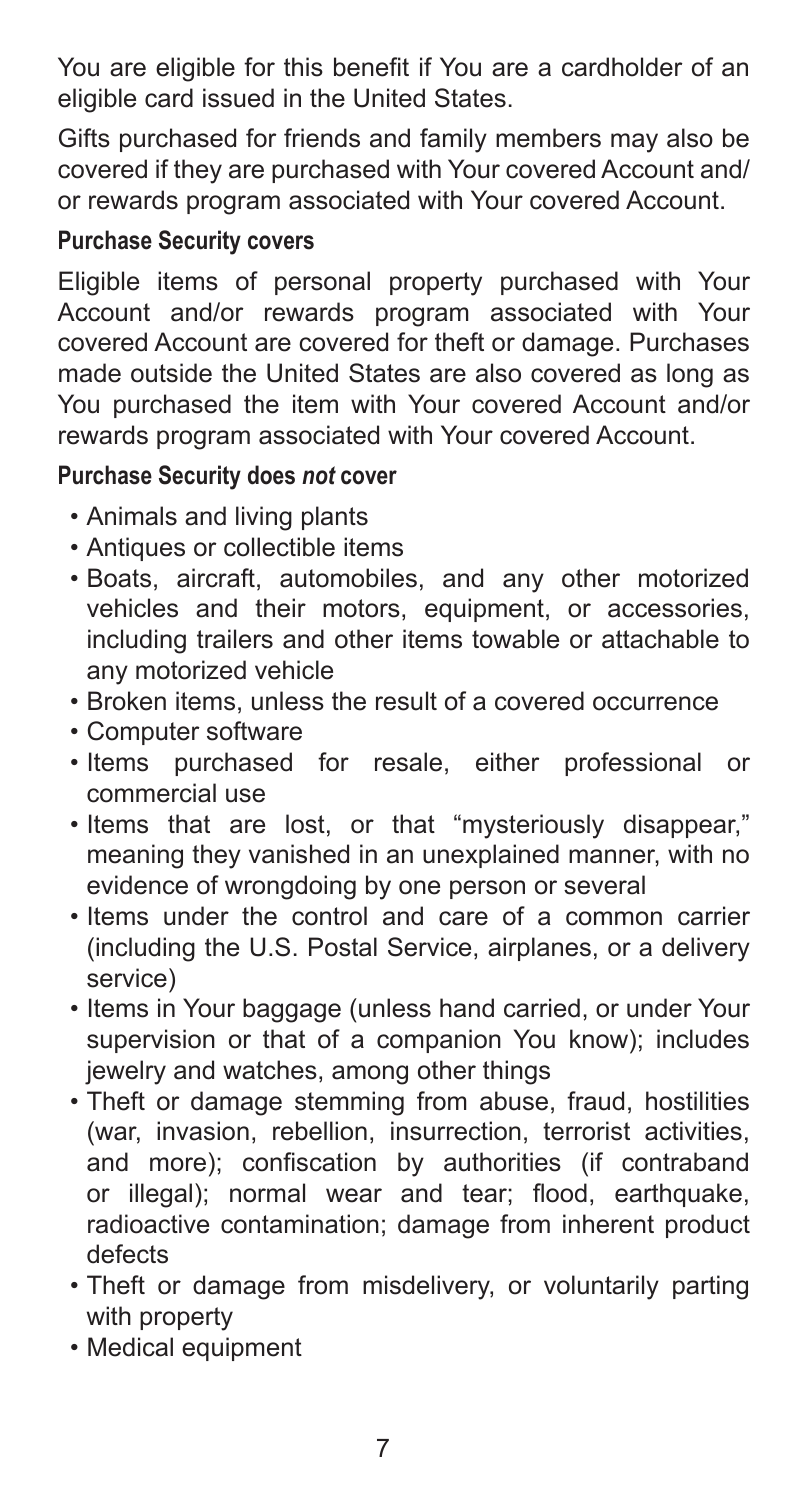- Perishable or consumable items, including cosmetics, perfumes, rechargeable batteries, among others
- Real estate and items intended for real estate, including hard-wired and hard-plumbed items, garage doors and openers, ceiling fans, among other items
- Rented and leased items
- Traveler's checks, cash, tickets, credit or debit cards, among other negotiable purchased instruments
- Items used or pre-owned (Refurbished items will not be considered used or pre-owned as long accompanied by a warranty)

### **Filing a Purchase Security claim**

**Call the Benefit Administrator at 1-800-848-1943, or call collect outside the U.S. at 1-303-967-1096, within sixty (60) days** of the damage or theft **(if You wait longer, coverage may be denied)**. The Benefit Administrator will ask for some preliminary claim information, answer Your questions and send You a claim form. When You submit Your claim, be sure to include all information regarding Your claim including the time, place, cause and the amount to either replace or repair the item.

If You have insurance (homeowner's, renter's, car, employer or any other), You are required to file a claim with Your insurance company and to submit a copy of any claim settlement from Your insurance company along with Your claim form. Purchase Security provides coverage on an "excess" coverage basis, meaning it does not duplicate coverage, but pays for a loss only after valid and collectible insurance or indemnity (including, but not limited to, homeowner's, renter's, automobile, or employer's insurance policies) has been exhausted. At that point, Purchase Security will cover the loss up to the amount charged to Your eligible Account, subject to the terms, exclusions, and limits of liability of the benefit.

This benefit also pays for the outstanding deductible portion of Your insurance or indemnity for eligible claims. The maximum total limit of liability is up to ten thousand dollars (\$10,000.00) per claim occurrence and fifty thousand dollars (\$50,000.00) per cardholder. You will receive no more than the purchase price as recorded on the eligible card receipt.

When a protected item is part of a pair or set, You will receive no more than the value (as described above) of the particular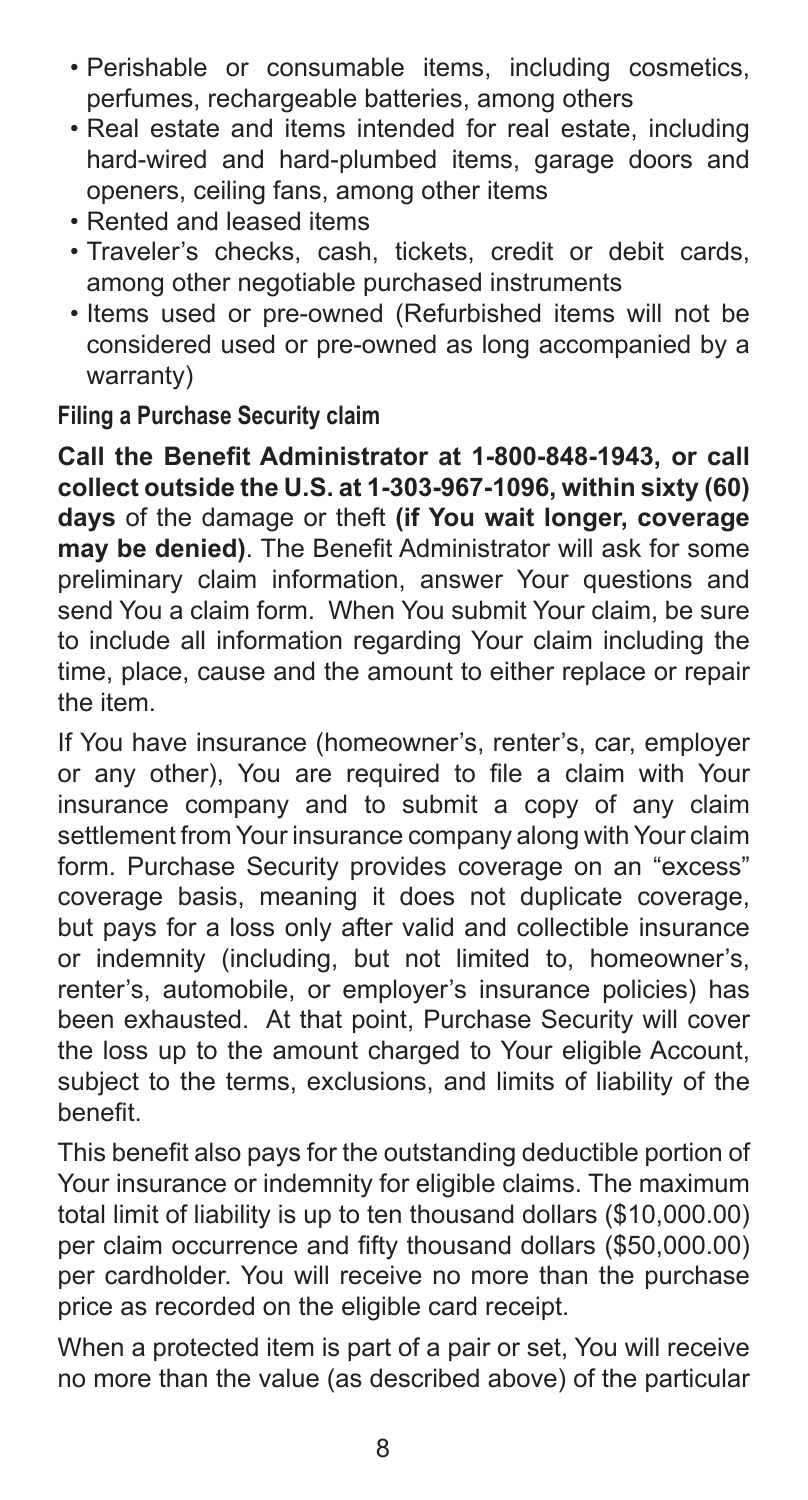part or parts, stolen or damaged, regardless of any special value that item may have as part of such a pair or set, and no more than the proportionate part of an aggregate purchase price of such pair or set.

# *For faster filing, or to learn more about Purchase Security, visit* **www.cardbenefitservices.com**

Gift recipients may file their own claims, if they have the necessary substantiating documents.

### **Please submit the following documents:**

- Your signed and completed claim form
- A copy of Your monthly billing statement (showing the last four [4] digits of the Account number) demonstrating that the purchase was made on Your eligible Account and/or rewards programs associated with Your covered Account
- If more than one method of payment was used, please provide documentation as to additional currency, voucher, points or any other payment method utilized
- A copy of the itemized store receipt demonstrating that the purchase was made on Your eligible Account and/or rewards programs associated with Your covered Account
- Copy of the documentation of any other settlement of the loss (if applicable)
- If the item is repairable, the estimate of repair OR a copy of the paid receipt/invoice for the repairs, indicating the type of damage to the claimed item (if applicable)
- Copy of the police report **(made within forty-eight [48] hours of the occurrence in the case of theft)**, fire report or incident report to substantiate the loss. If the loss was not reported, please provide a replacement receipt or other sufficient proof of loss deemed eligible solely by Your Benefits Specialist (if applicable)
- Any other documents necessary to substantiate Your claim

In some cases of damage, You will be asked to send, **at Your expense**, the damaged item along with Your claim in order to substantiate the claim, so make sure to keep the damaged item in Your possession.

PLEASE NOTE: Your maximum recovery under the Purchase Security Benefit is the purchase price of the item, not to exceed the coverage limit.

**Please return Your signed and completed form with all documentation within ninety (90) days of the date of theft or damage.**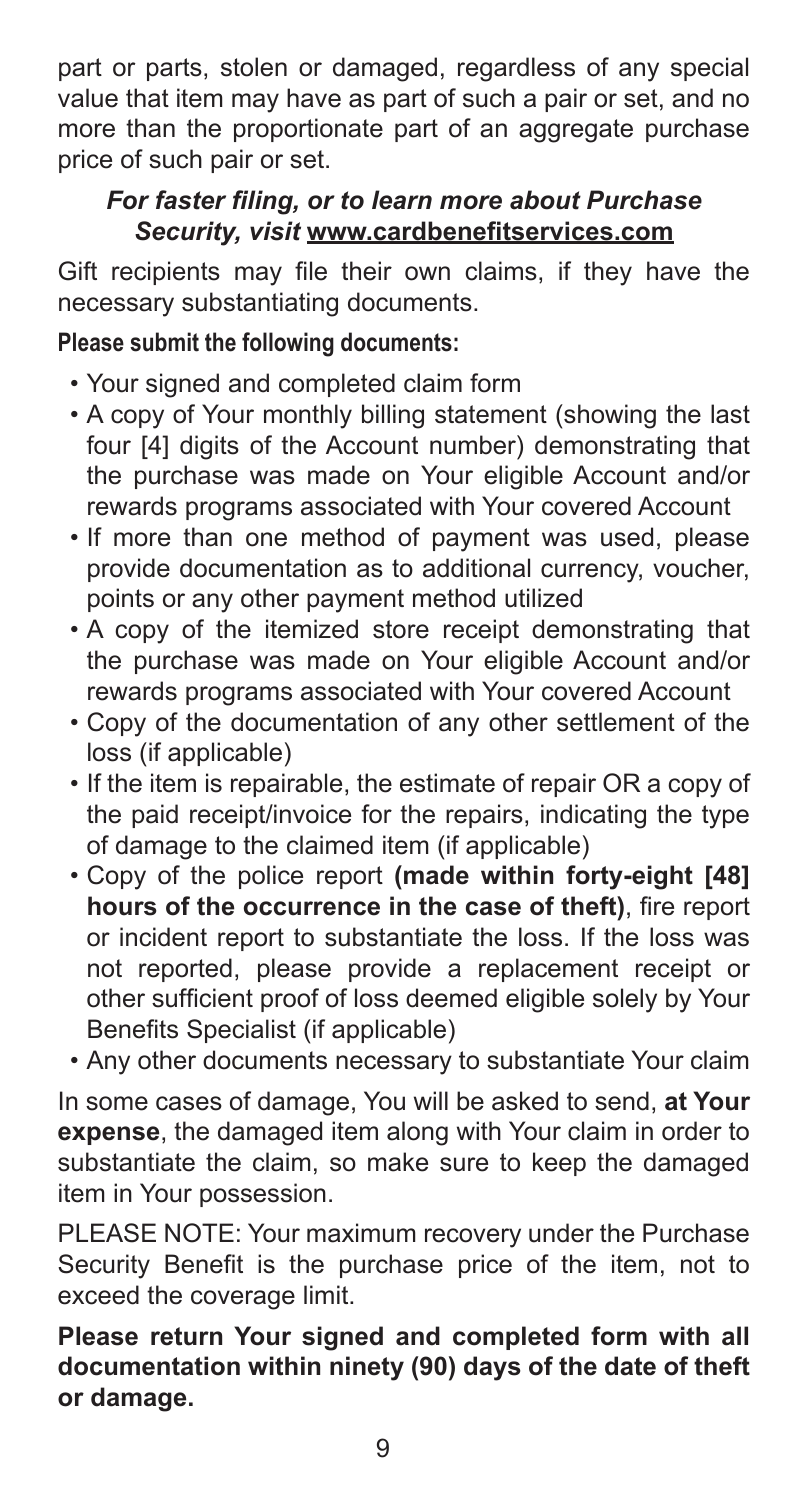#### **How will I be reimbursed?**

Once You've met the conditions of this benefit, the Benefit Administrator will resolve Your claim in one of two ways:

- A damaged item may be repaired, rebuilt, or replaced, while a stolen item will be replaced. Typically, You will receive notice about this decision within fifteen (15) days upon receipt of Your claim documentation.
- You may receive payment to replace Your item, an amount not more than the original purchase price, less shipping and handling charges, up to ten thousand dollars (\$10,000.00) per claim and fifty thousand dollars (\$50,000.00) per cardholder. You will only be reimbursed up to the dollar amount to replace or repair the item or the program limit, whichever is less. Under normal circumstances, reimbursement will take place within five (5) business days.

# **Extended Warranty Protection**

Product warranties can be inconvenient and cumbersome to use.

Let's say You purchased a great gadget about a year ago, but it just stopped working, and You can't find Your sales receipt and warranty information. For all too common situations like these, Extended Warranty Protection can help.

Extended Warranty Protection provides You with valuable features that help You manage, use and extend the warranties for eligible items purchased on Your covered Account and/ or rewards programs associated with Your covered Account. Services include Warranty Registration and Extended Protection. You are eligible for this benefit if You are a cardholder of an eligible card issued in the United States and

You purchase either a portion or the entire cost of the item using Your Account and/or rewards program associated with Your covered Account.

# **Here's how Warranty Registration works**

When You purchase an eligible item that carries a manufacturer's warranty, You can register Your purchase by calling **1-800-848-1943 or call collect outside the U.S. at 1-303-967-1096**. You can also register Your purchase online at www.cardbenefitservices.com.

The Benefit Administrator will tell You where to send Your item's sales receipt and warranty information, so they can be kept on file should You need them.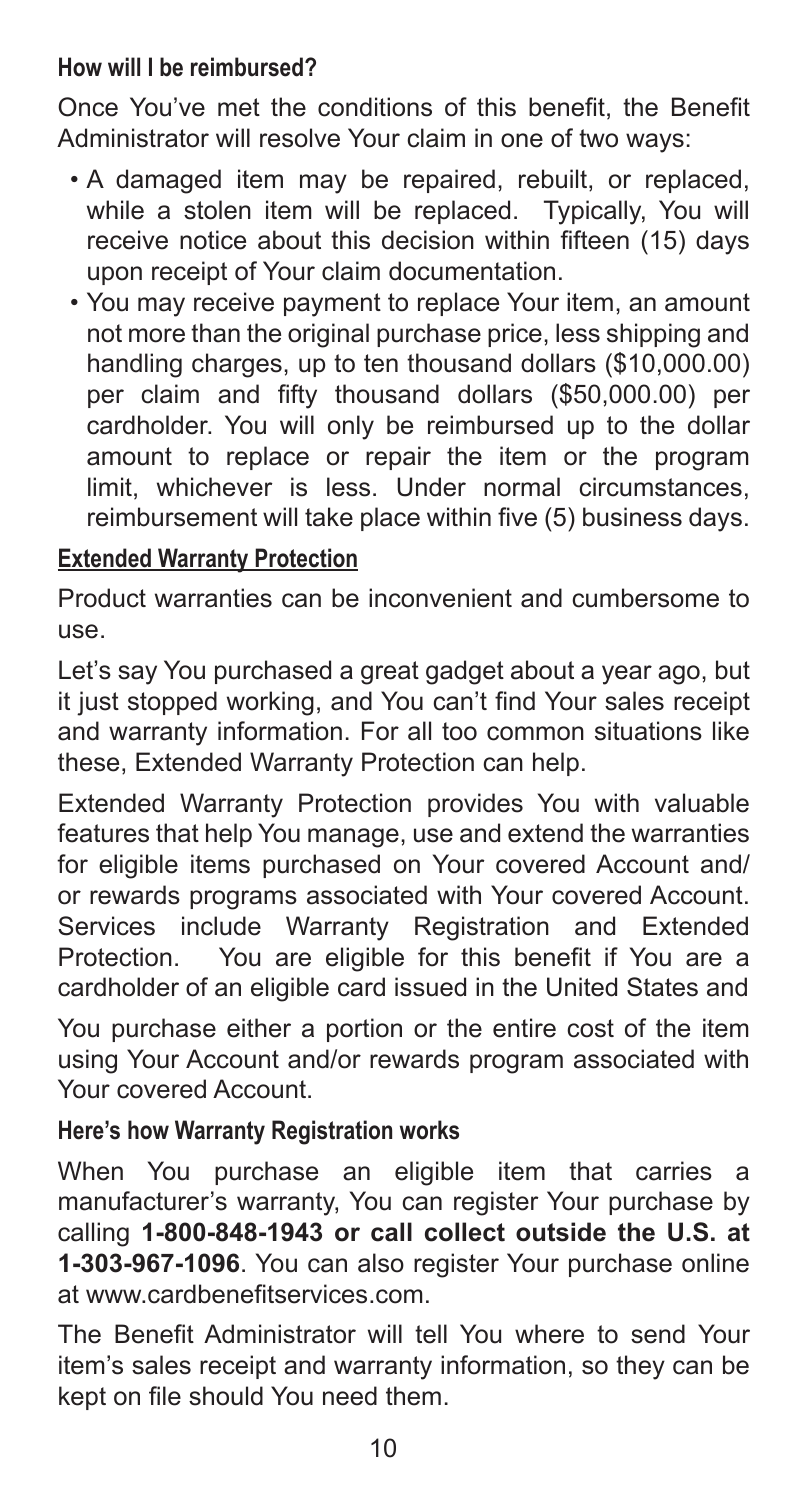#### **Purchase Security/Extended Protection**

If You choose *not* to register Your item, be sure to keep Your monthly billing statement reflecting the purchase, the itemized sales receipt, the original manufacturer's written U.S. warranty and any additional warranty in a safe place. These documents will be required to verify Your claim.

# **Here's how Extended Protection works**

Your warranty coverage can be doubled up to one (1) additional year on eligible warranties of three (3) years or less. For example, a manufacturer's warranty of three (3) months would be provided with an additional three (3) months of coverage for a combined total of six (6) months of coverage, and a warranty for six (6) months would be provided with an additional six (6) months of coverage for a combined total of twelve (12) months of coverage. However, if the manufacturer's warranty is for three (3) years, it would only be extended one (1) additional year.

This benefit is limited to no more than the original price of the purchased item (as shown on Your

credit card receipt), less shipping and handling fees, up to a maximum of ten thousand dollars (\$10,000.00) per claim, and fifty thousand dollars (\$50,000.00) per cardholder.

The benefit covers purchases made both inside and outside the U.S. The eligible item must have a valid original manufacturer's U.S. repair warranty of three (3) years or less, store-purchased dealer warranty, or an assembler warranty.

#### **What Extended Protection does** *not* **cover**

- Boats, automobiles, aircraft, and any other motorized vehicles and their motors, equipment, or accessories, including trailers and other items that can be towed by or attached to any motorized vehicle
- Any costs other than those specifically covered under the terms of the original manufacturer's written U.S. repair warranty, as supplied by the original manufacturer, or other eligible warranty
- Items purchased for resale, professional, or commercial use
- Real estate and items which are intended to become part of real estate including, but not limited to, items that are hard-wired or hard-plumbed, garage doors, garage door openers, and ceiling fans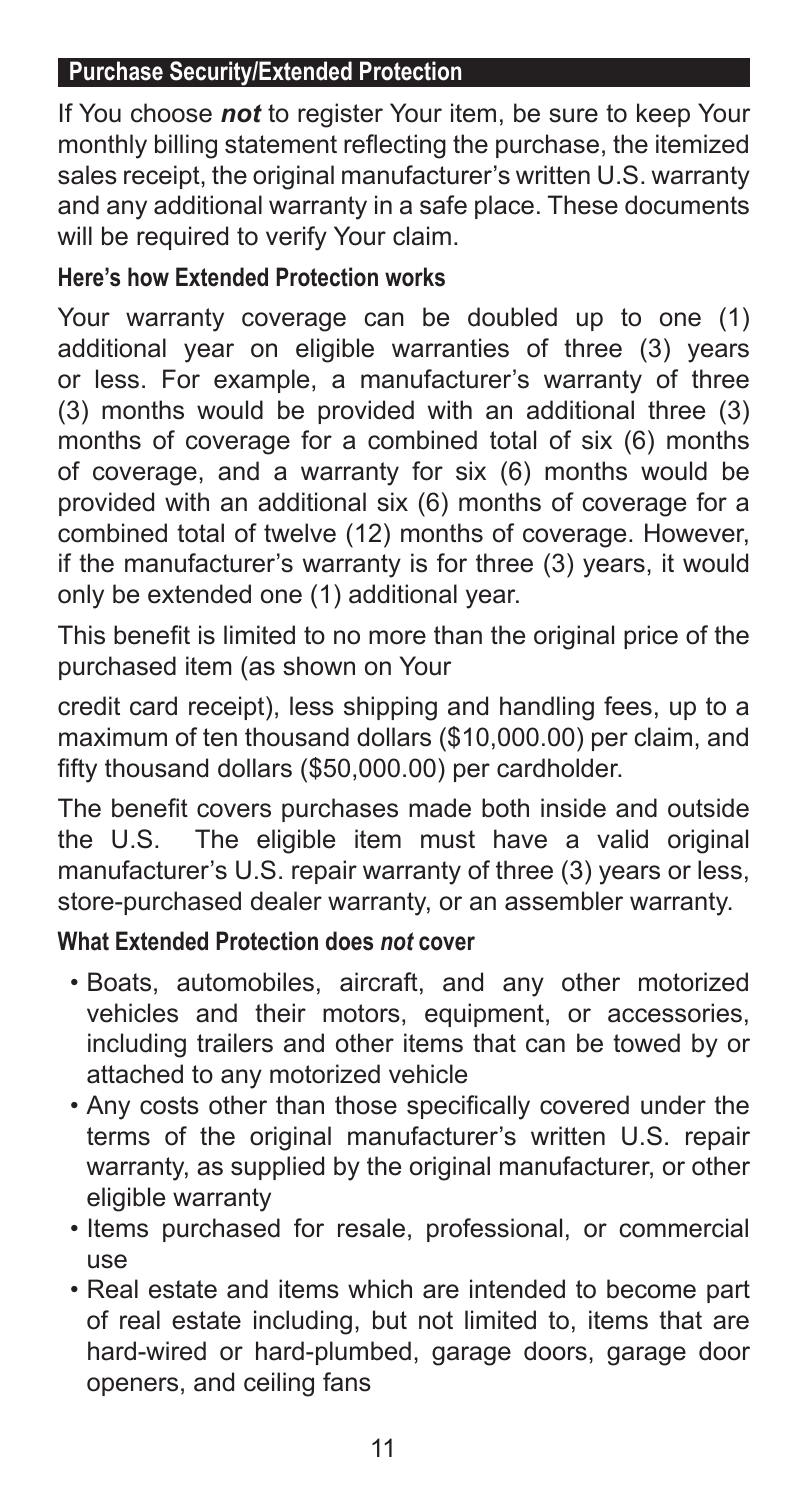- Rented or leased items
- Computer software
- Medical equipment
- Used or pre-owned items (Refurbished items will be covered as long as it has a warranty with it and would not be considered used or pre-owned)

# **Filing an Extended Protection claim**

To file a claim, call the Benefit Administrator at **1-800-848-1943 (or call collect outside the U.S., at 1-303-967-1096),**  immediately after the failure of Your covered item. **Please note that if You do not notify the Benefit Administrator within sixty (60) days of product failure, Your claim may be denied.**

The Benefit Administrator will request preliminary claim information, direct You to the appropriate repair facility, and send You the claim form. Gift recipients of eligible items are also covered, but they must provide all the documents needed to substantiate their claim.

If You received or purchased a service contract or an extended warranty when You purchased Your item, this benefit will be supplemental to, and in excess of, that coverage.

# **What You must submit to file a claim**

Fill out and sign the claim form the Benefit Administrator sent You, then submit the form **within ninety (90) days** of the product failure, along with the following documents:

- A copy of Your monthly billing statement (showing the last four [4] digits of the Account number) demonstrating that the purchase was made on Your eligible Account and/or rewards program associated with Your covered Account
- If more than one method of payment was used, please provide documentation as to additional currency, voucher, points or any other payment method utilized
- A copy of the itemized sales receipt
- A copy of the original manufacturer's written U.S. warranty, and any other applicable warranty
- A description of the item and its serial number, and any other documentation deemed necessary to substantiate Your claim (this includes bills and, if necessary, a copy of the maintenance record and receipts)
- The original repair estimate or repair bill, indicating cause of failure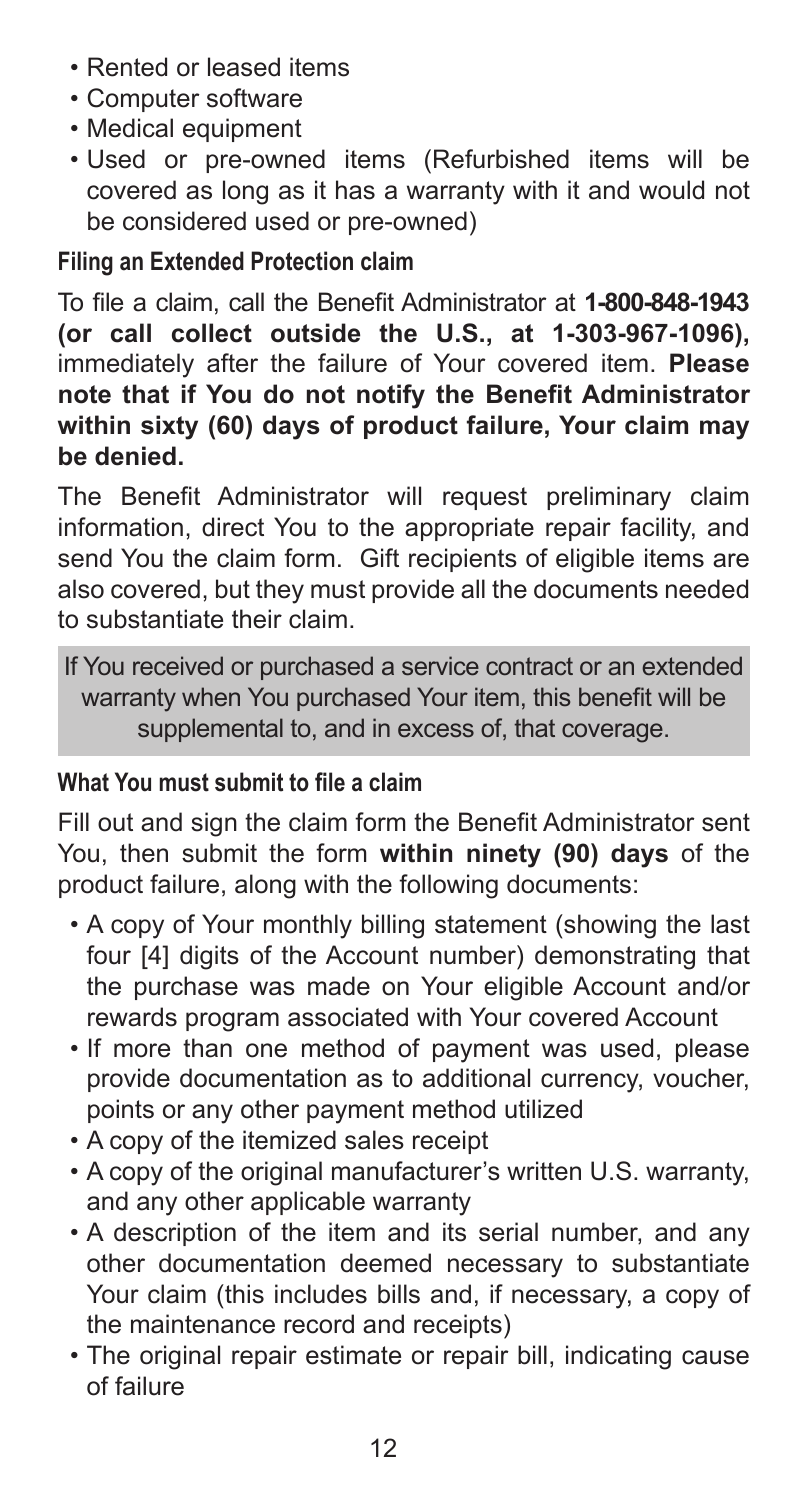• Any other documentation deemed necessary by the Benefit Administrator to substantiate the claim

# **All claims must be fully substantiated.**

# *For faster filing, or to learn more about Extended Warranty Protection, visit* **www.cardbenefitservices.com**

#### **How will I be reimbursed?**

If You have substantiated Your claim and met the terms and conditions of the benefit, Your item will be replaced or repaired **at the Benefit Administrator's discretion**, but for no more than the original purchase price of the covered item, as recorded on Your credit card receipt, less shipping and handling fees, up to a maximum of ten thousand dollars (\$10,000.00) per claim, and a maximum of fifty thousand dollars (\$50,000.00) per cardholder. **You will only be reimbursed up to the amount charged to Your Account or the program limit**, whichever is less. Under normal circumstances, reimbursement will occur within five (5) business days of the receipt and approval of all required documents.

If Your item is to be repaired, or You may go to an authorized repair facility and file a claim for reimbursement. Only valid and reasonable repairs made at the manufacturer's authorized repair facility are covered.

In either case, the Benefit Administrator's payment, replacement, or repair made in good faith will fulfill the obligation under this benefit.

#### **Definitions**

**Account** means Your credit or debit card Accounts.

**Eligible Person** means a cardholder who pays for their purchase by using their eligible Account and/or rewards program associated with their covered Account.

**You or Your** means an Eligible Person who purchase their item to their eligible Account and/or with rewards program associated with their covered Account.

# **Additional provisions for Purchase Security and Extended Protection**

- Signed or pinned transactions are covered as long as You use Your eligible card to secure the transaction.
- You shall do all things reasonable to avoid or diminish any loss covered by this benefit. This provision will not be unreasonably applied to avoid claims.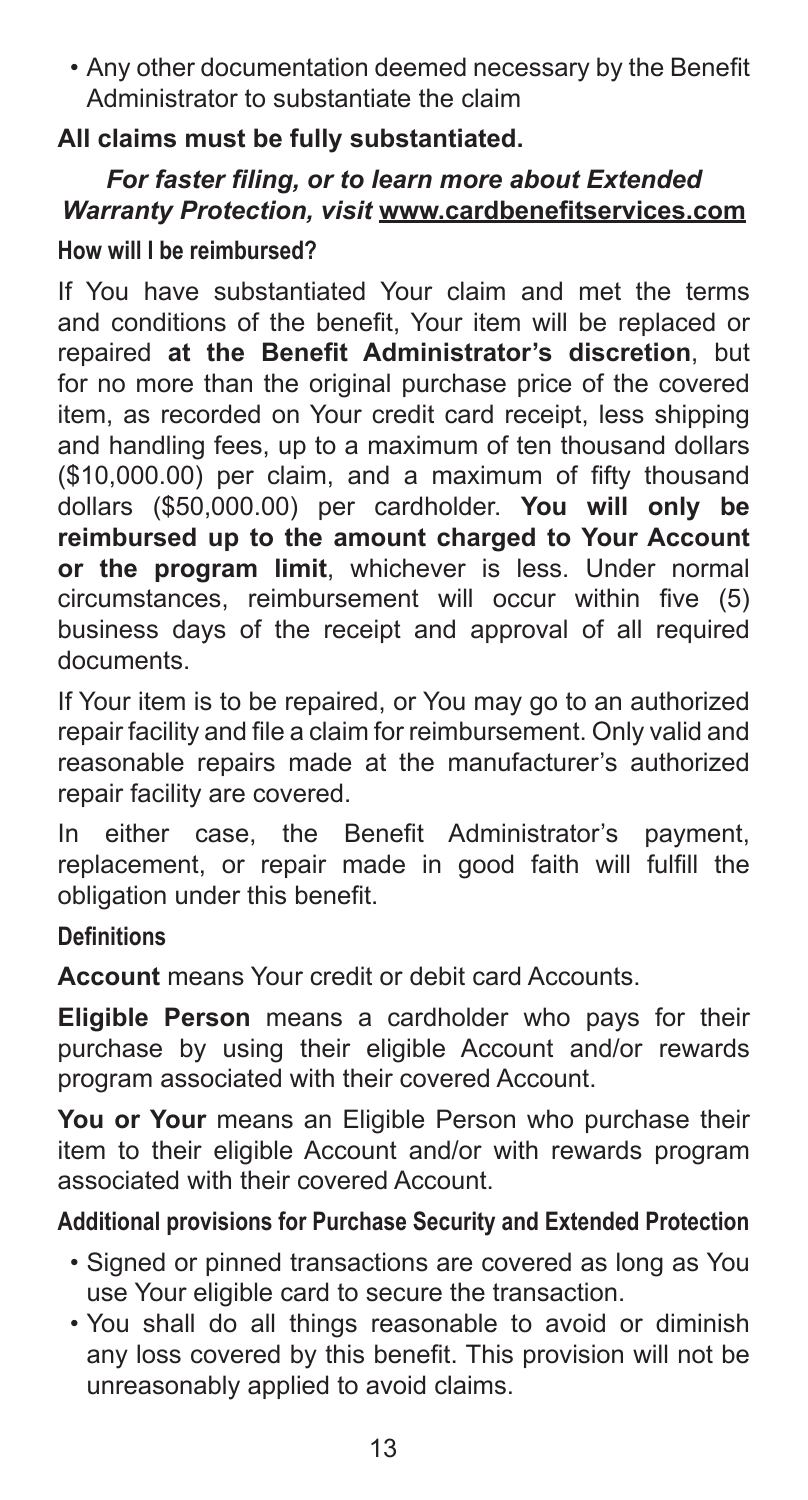- If You make any claim knowing it to be false or fraudulent in any respect, no coverage shall exist for such claim, and Your benefit may be cancelled. Each cardholder agrees that representations regarding claims will be accurate and complete. Any and all relevant provisions shall be void in any case of fraud, intentional concealment, or misrepresentation of material fact.
- No legal action for a claim may be brought against the Provider until sixty (60) days after the Provider receives Proof of Loss. No legal action against the Provider may be brought more than two (2) years after the time for giving Proof of Loss. Further, no legal action may be brought against the Provider unless all the terms of the Guide to Benefits have been complied with fully.
- This benefit is provided to eligible cardholders at no additional cost. The terms and conditions contained in this Guide to Benefits may be modified by subsequent endorsements. Modifications to the terms and conditions may be provided via additional Guide to Benefits mailings, statement inserts, statement messages or electronic notification. The benefits described in this Guide will not apply to cardholders whose Accounts have been suspended or cancelled.
- Termination dates may vary by financial institutions. Your financial institution can cancel or non-renew the benefits for cardholders, and if they do, they will notify You at least thirty (30) days in advance. Indemnity Insurance Company of North America ("Provider") is the underwriter of these benefits and is solely responsible for its administration and claims. The Benefit Administrator provides services on behalf of the Provider.
- After the Benefit Administrator has paid Your claim, all Your rights and remedies against any party in respect of this claim will be transferred to the Benefit Administrator to the extent of the payment made to You. You must give the Benefit Administrator all assistance as may reasonably be required to secure all rights and remedies.
- This benefit does not apply to the extent that trade or economic sanctions or other laws or regulations prohibit the provision of insurance, including, but not limited to, the payment of claims.

FORM #PSEPALL 10K/3 (04/17) PSEP-ALL-O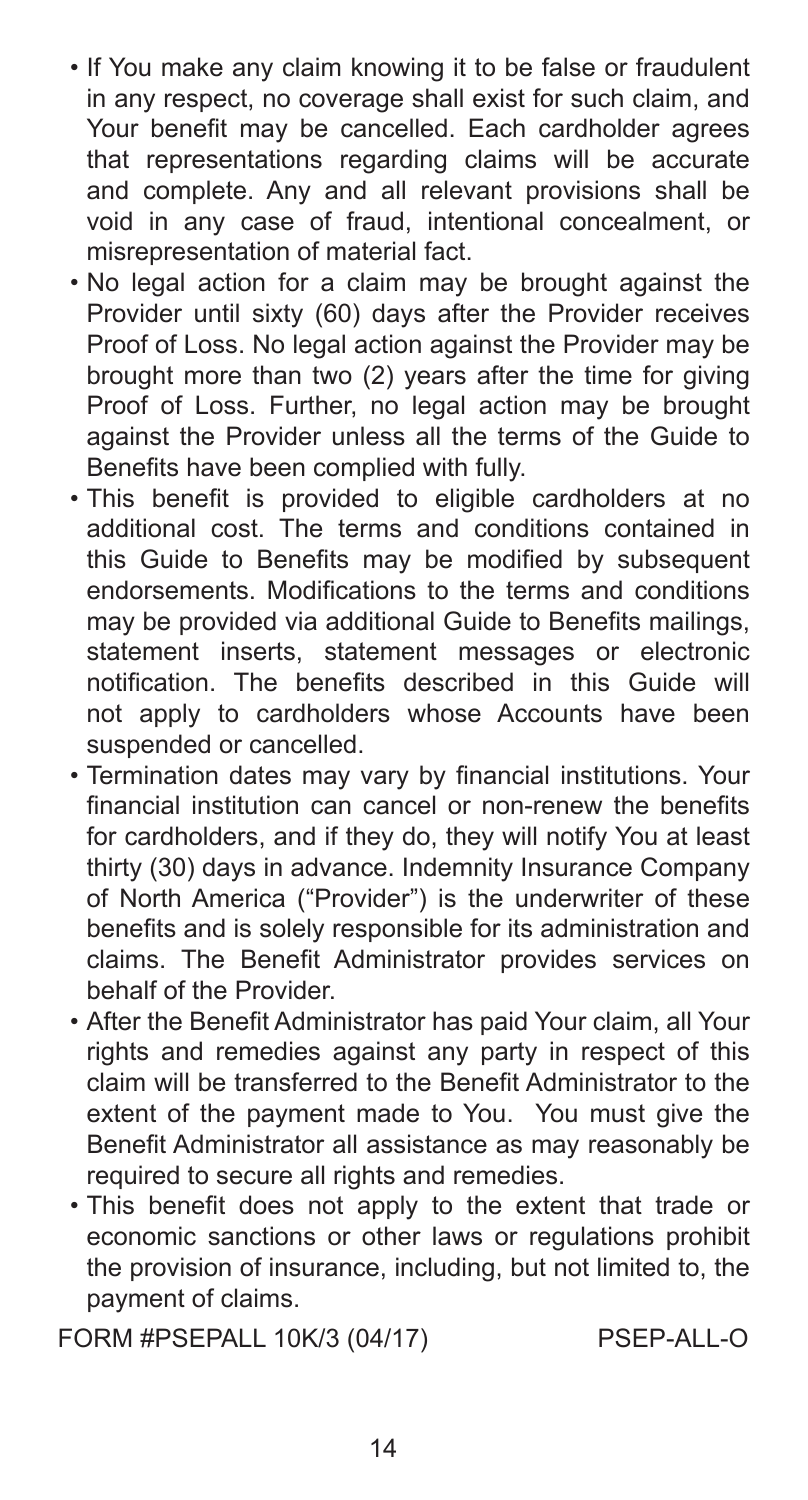**For more information about the benefit described in this guide, call the Benefit Administrator at 1-800-848-1943, or call collect outside the U.S. at 1-303-967-1096.**

### **Return Protection**

Have You ever purchased an item which looks great on the Internet or spectacular in a store but doesn't look as great once You remove its packaging at home? What if the retailer where You purchased the item will not accept the return?

Return Protection may be able to assist You. Return Protection is a benefit for eligible cardholders who make a purchase with their Account and/or rewards program associated with their covered Account.

You are eligible for this benefit if You are a cardholder of a covered card issued in the United States.

If You are disappointed with an item, within ninety (90) days from the date of purchase, and the retailer will not accept a return, You can be reimbursed for the purchase price, up to two hundred and fifty dollars (\$250.00) per item of personal property, and an annual maximum of one thousand dollars (\$1,000.00), per Account.

The Return Protection benefit is supplemental to, and in excess of, any valid and collectible avenue of recovery available to You, the eligible cardholder. The Benefit Administrator will reimburse the excess amount, once all other coverage has been exhausted, up to the coverage amount.

# **What** *is* **covered?**

Eligible items of personal property purchased with Your covered Account and/or rewards program associated with Your covered Account are covered for reimbursement up to two hundred and fifty dollars (\$250.00) per item at an annual maximum of one thousand dollars (\$1,000.00) per Account.

# **What is** *not* **covered?**

Return Protection does *not* apply to the following purchases:

- Animals and living plants
- Boats, aircraft, automobiles, and any other motorized vehicles and their motors, equipment, or accessories, including trailers and other items that can be towed by, or attached to, any motorized vehicle
- Cash, bullion, traveler's checks, tickets, credit or debit cards, and any other negotiable instruments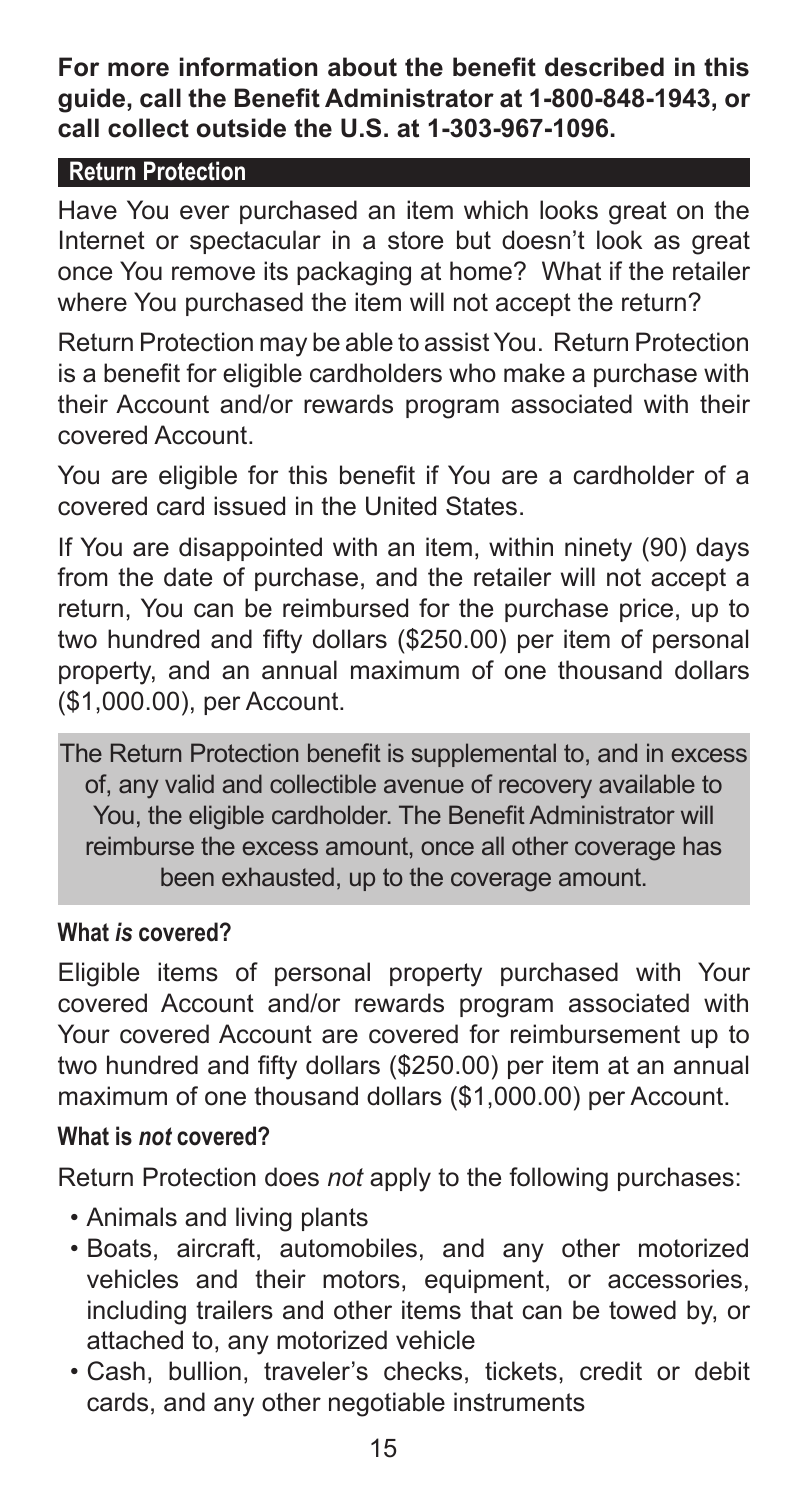- Computer software
- Damaged, or non-working, items
- Formal attire, including but not limited to, cocktail dresses, tuxedos, gowns, and formal accessories
- Items purchased for resale, or for professional or commercial use
- Items purchased outside the United States
- Items that have been altered
- Jewelry, art objects, rare or precious coins or stamps, antiques, and collectible items
- Medical equipment
- Perishables, consumables, and limited-life items, including but not limited to, rechargeable batteries
- Real estate and items which are intended to become part of real estate, including but not limited to, items that are hard-wired or hard-plumbed, garage doors, garage door openers, and ceiling fans
- Seasonal items, including but not limited to, holiday decorations

# **What if the store offers a guarantee?**

This benefit is designed to cover You if the store will not allow You to return the item for a refund, exchange or credit.

# **How to file a Return Protection claim**

- 1. If You are not satisfied with Your purchase and the retailer will not accept the return, call the Benefit Administrator, within ninety (90) days of the date of Your purchase, at **1-888- 565-8472, or call collect outside the United States at 1-303-967-1096.** The customer service representative will ask you for some preliminary information about Your claim and send You a claim form.
- 2. Return the completed claim form within thirty (30) days of the first notice of loss to the Benefit Administrator along with the following items:
	- Your original itemized sales receipt for Your purchase or original packing slip in the case of mail order purchases
	- A copy of Your monthly billing statement (showing the last four [4] digits of the Account number) demonstrating that the purchase was made on Your covered Account.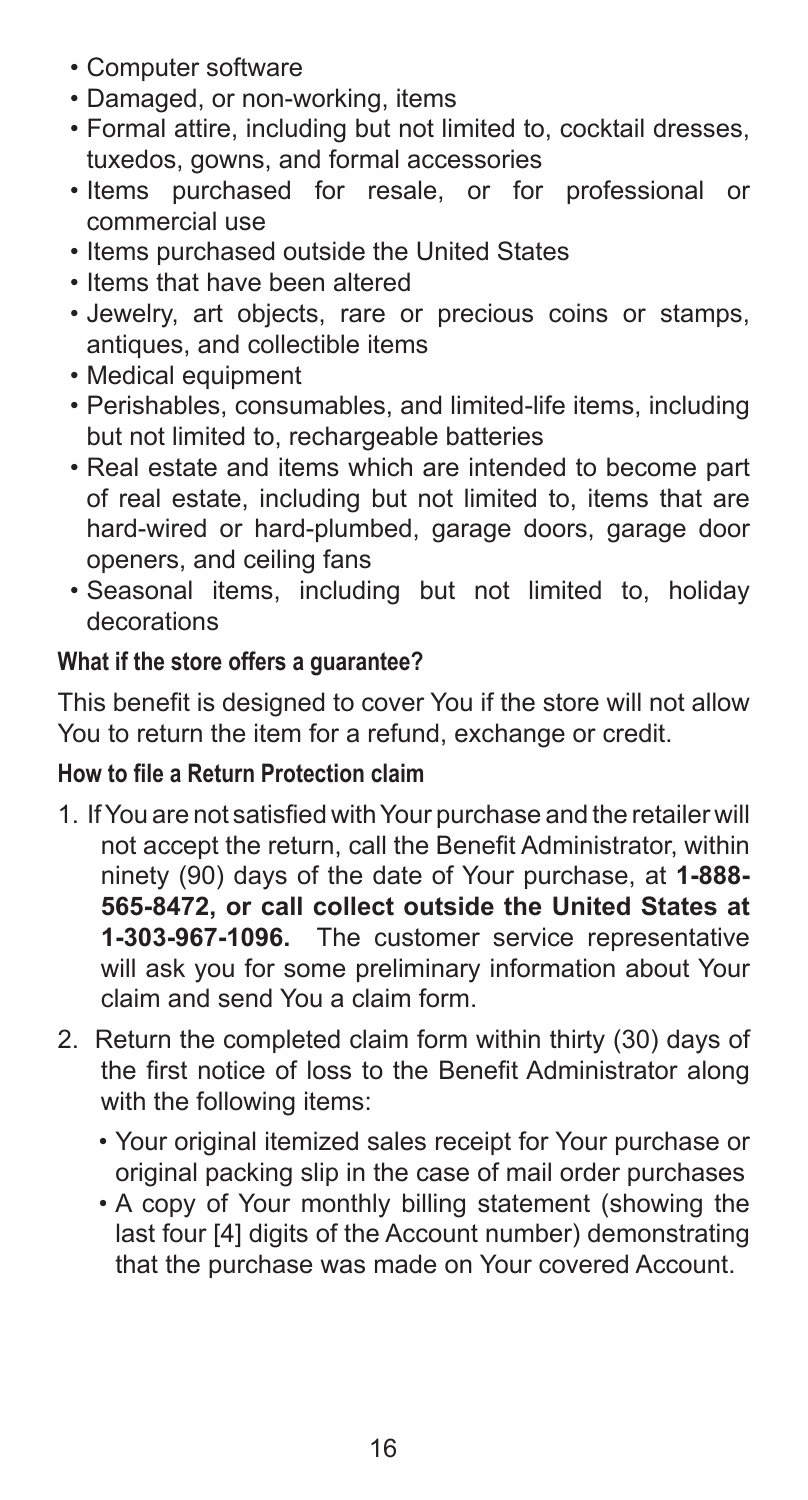After You have collected all of these documents, please send to:

> Card Benefit Services P.O. Box 110889 Nashville, TN 37222

### **Please Note: If You file a claim within the first thirty (30) days of purchase, You may be asked to submit proof of the store's return policy.**

3. A customer service representative will contact You after receiving Your claim paperwork. If additional documents are requested, You will have sixty (60) days to fulfill that request. Once the claim paperwork is complete, You will receive instructions for shipping the item with its original packaging and any applicable manuals and warranties to Card Benefit Services. **The cost of shipping is at your expense.** 

**The item must be in like-new or good working condition in order to be approved for reimbursement.** 

#### *For faster filing, or to learn more about Return Protection visit* **www.cardbenefitservices.com**

# **How will I be reimbursed?**

If Your claim is approved and the item has been received, the Benefit Administrator will issue a reimbursement for the purchase price of the item, up to a maximum of two hundred and fifty dollars (\$250.00) per eligible item, or one thousand dollars (\$1,000.00) annual maximum per Account, less any applicable shipping and handling fees.

# **Definitions**

**Account** means Your credit or debit card Accounts.

**Eligible Person** means a cardholder who pays for their purchase by using their eligible Account and/or rewards program associated with their covered Account.

**You or Your** means an Eligible Person who used their eligible Account to purchase the item and/or rewards program associated with their covered Account.

# **Additional provisions for Return Protection**

• Signed or pinned transactions are covered as long as You use Your eligible Account to secure the transaction.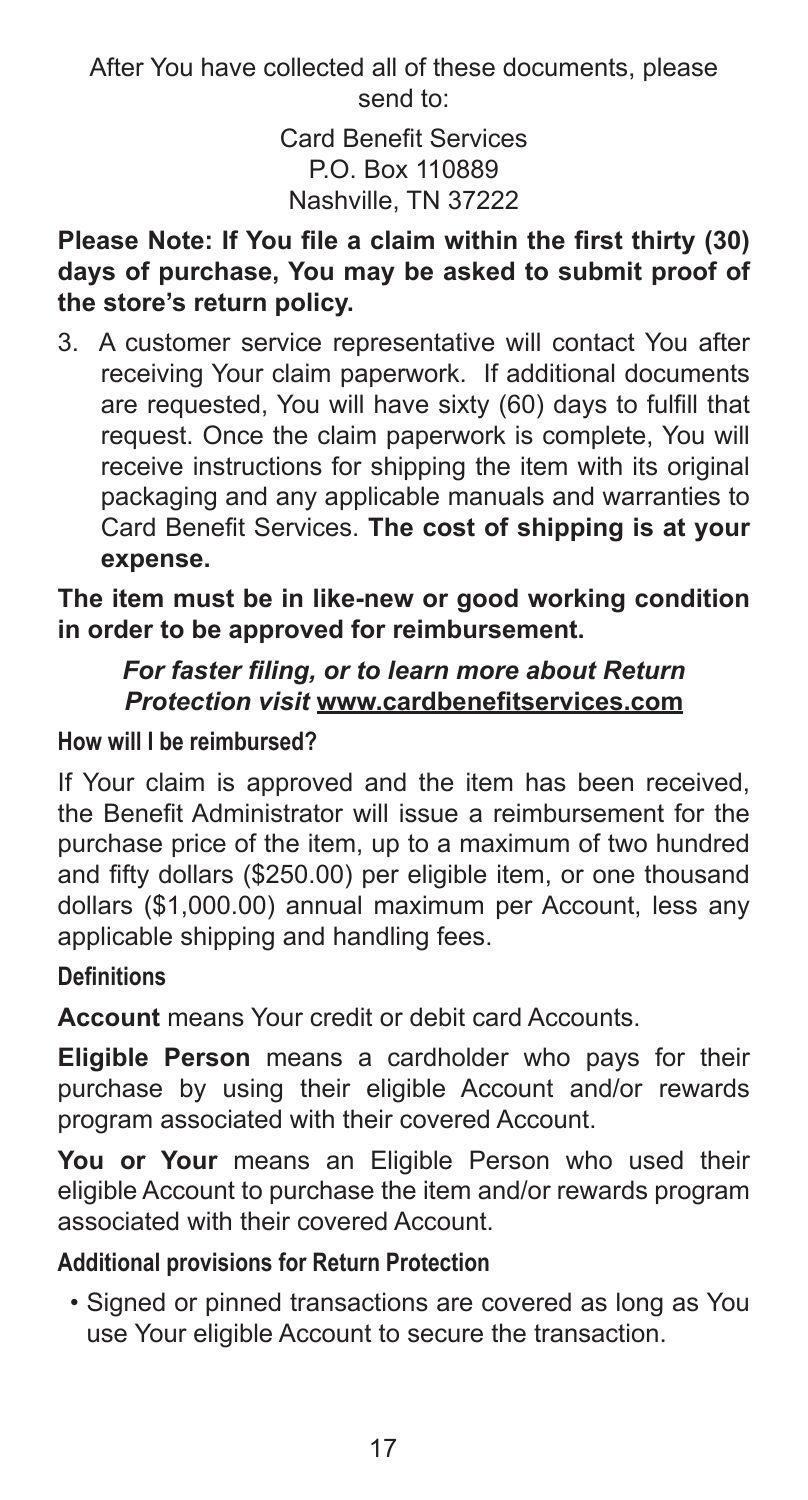- You shall do all things reasonable to avoid or diminish any loss covered by this benefit. This provision will not be unreasonably applied to avoid claims.
- If You make any claim knowing it to be false or fraudulent in any respect, no coverage shall exist for such claim, and Your benefit may be cancelled. Each cardholder agrees that representations regarding claims will be accurate and complete. Any and all relevant provisions shall be void in any case of fraud, intentional concealment, or misrepresentation of material fact.
- No legal action for a claim may be brought against the Provider until sixty (60) days after the Provider receives Proof of Loss. No legal action against the Provider may be brought more than two (2) years after the time for giving Proof of Loss. Further, no legal action may be brought against the Provider unless all the terms of the Guide to Benefits have been complied with fully.
- This benefit is provided to eligible cardholders at no additional cost. The terms and conditions contained in this Guide to Benefits may be modified by subsequent endorsements. Modifications to the terms and conditions may be provided via additional Guide to Benefits mailings, statement inserts, statement messages or electronic notification. The benefits described in this Guide to Benefits will not apply to cardholders whose Accounts have been suspended or cancelled.
- Termination dates may vary by financial institutions. Your financial institution can cancel or non-renew the benefits for cardholders, and if they do, they will notify You at least thirty (30) days in advance. Indemnity Insurance Company of North America ("Provider") is the underwriter of these benefits and is solely responsible for its administration and claims. The Benefit Administrator provides services on behalf of the Provider.
- After the Benefit Administrator has paid Your claim, all Your rights and remedies against any party in respect of this claim will be transferred to the Benefit Administrator to the extent of the payment made to You. You must give the Benefit Administrator all assistance as may reasonably be required to secure all rights and remedies.
- This benefit does not apply to the extent that trade or economic sanctions or other laws or regulations prohibit the provision of insurance, including, but not limited to, the payment of claims.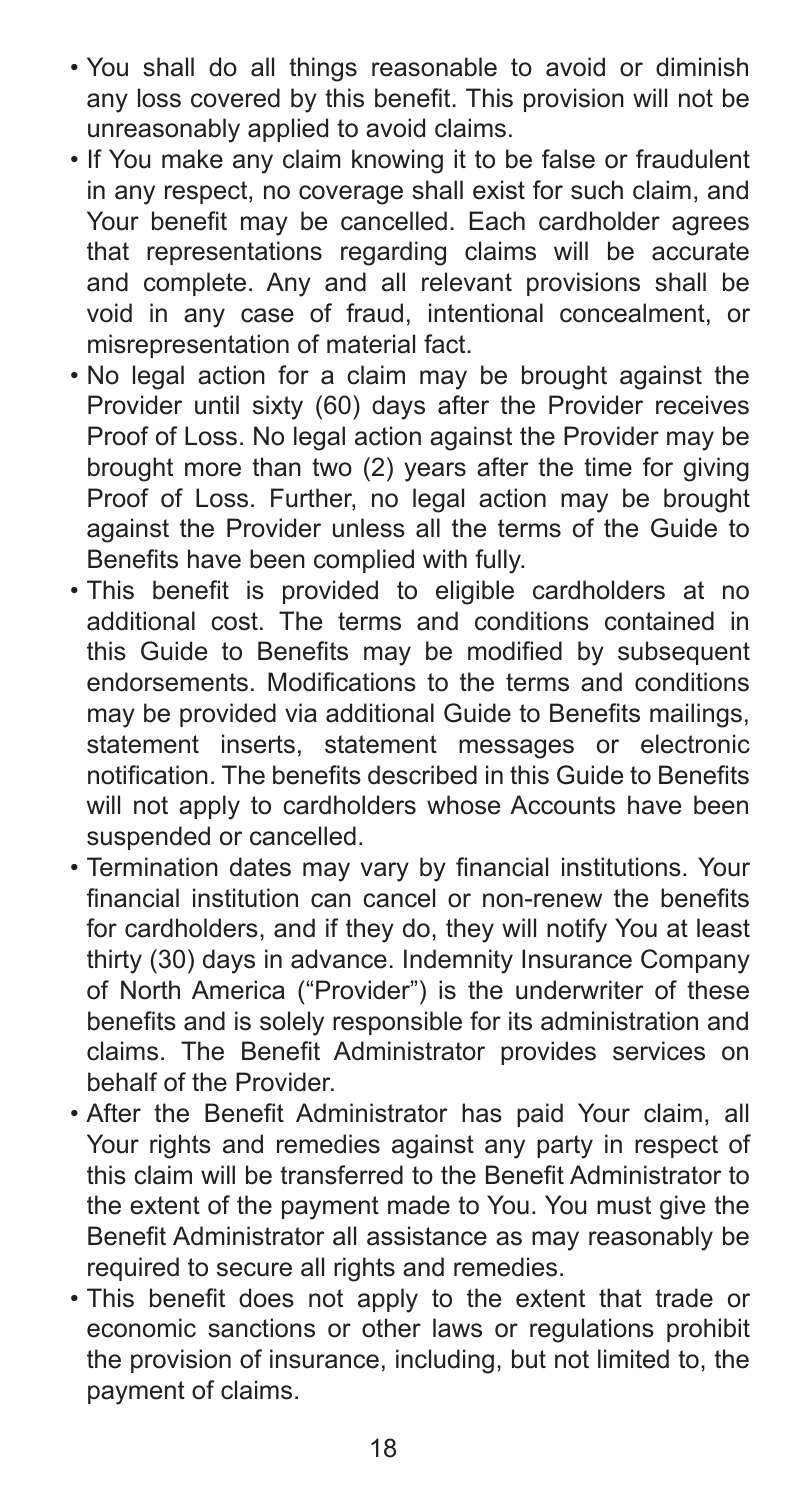**For more information about the benefit described in this guide, call the Benefit Administrator at 1-888-565-8472, or call collect outside the U.S. at 1-303-967-1**

#### **Travel and Emergency Assistance Services**

Emergencies can escalate quickly when You are traveling away from home. Something that is relatively straight forward when You are not traveling, like replacing prescription medication, can be a difficult task when You are dealing with local laws or language barriers.

Travel and Emergency Assistance Services are made available to help You in case of an emergency while You are traveling away from home. The Benefit Administrator can connect You with the appropriate local emergency and assistance resources available, 24 hours a day, 365 days a year.

**Please note that due to occasional issues such as distance, location, or time, neither the Benefit Administrator nor its service providers can be responsible for the availability, use, cost, or results of any medical, legal, transportation, or other services.** 

**What are Travel and Emergency Assistance Services and how do I use these services when I need them?**

Travel and Emergency Assistance Services are made available to You, if You are a cardholder of an eligible card issued in the United States. Your spouse and children (dependents under 22 years old) are also eligible to use these services.

Travel and Emergency Assistance Services provide assistance and referral only. You are responsible for the cost of any actual medical, legal, transportation, cash advance, or other services or goods provided.

To use the services, simply call the toll-free, 24-hour Benefit Administrator line at **1-800-992-6029. If You are outside the United States, call collect at 1-804-673-1675.** 

#### **What are the specific services and how can they help me?**

• Emergency Message Service – can record and relay emergency messages for travelers or their immediate family members. The Benefit Administrator will use reasonable efforts to relay emergency messages in accordance with benefit guidelines and limitations, but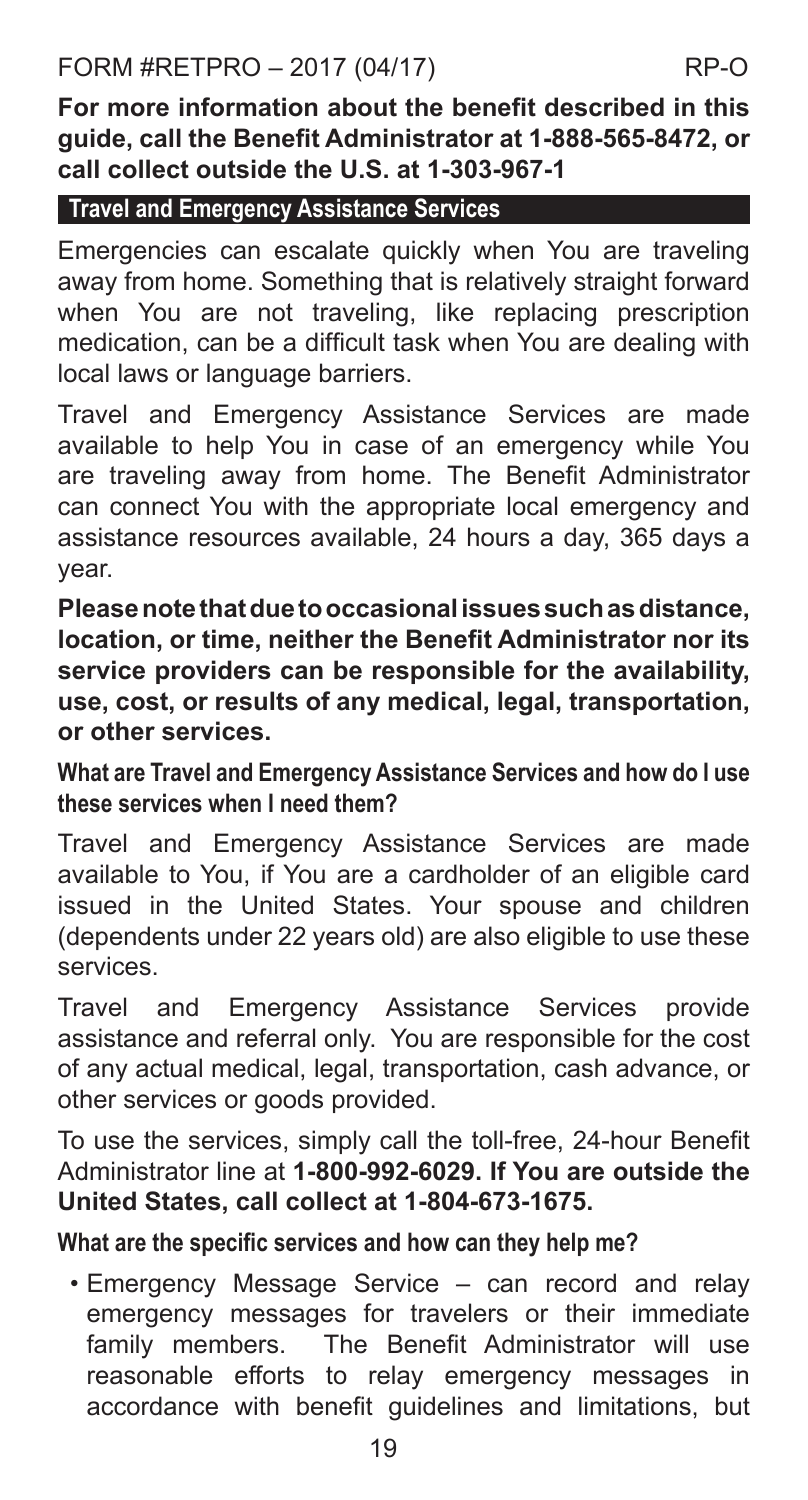cannot take responsibility for the failure to transmit any message successfully. *All costs are Your responsibility.*

- Medical Referral Assistance provides medical referral, monitoring, and follow-up. The Benefit Administrator can give You names of local English-speaking doctors, dentists, and hospitals; assign a doctor to consult by phone with local medical personnel, if necessary, to monitor Your condition; keep in contact with Your family, and provide continuing liaison; and help You arrange medical payments from Your personal account. *All costs are Your responsibility.*
- Legal Referral Assistance can arrange contact with English-speaking attorneys and U.S. embassies and consulates if You're detained by local authorities, have a car accident, or need legal assistance. In addition, the Benefit Administrator can coordinate bail payment from Your personal account. The Benefit Administrator can also follow up to make sure bail has been properly handled. *All costs are Your responsibility.*
- Emergency Transportation Assistance can help You make all the necessary arrangements for emergency transportation home or to the nearest medical facility. This includes arranging to bring Your Young children home and helping You stay in contact with family members or employers during the emergency. In the case of a death, the Benefit Administrator can make arrangements to repatriate the remains. *All costs are Your responsibility.*
- Emergency Ticket Replacement helps You through Your carrier's lost ticket reimbursement process and assists in the delivery of a replacement ticket to You, should You lose Your ticket. *All costs are Your responsibility.*
- Lost Luggage Locator Service can help You through the Common Carrier's claim procedures or can arrange shipment of replacement items if an airline or Common Carrier loses Your checked luggage. *You are responsible for the cost of any replacement items shipped to You.*
- Emergency Translation Services provides telephone assistance in all major languages and helps find local interpreters, if available, when You need more extensive assistance. *All costs are Your responsibility.*
- Prescription Assistance and Valuable Document Delivery Arrangements – can help You fill or replace prescriptions, subject to local laws, and can arrange pickup and delivery of Your prescriptions filled for You at local pharmacies. It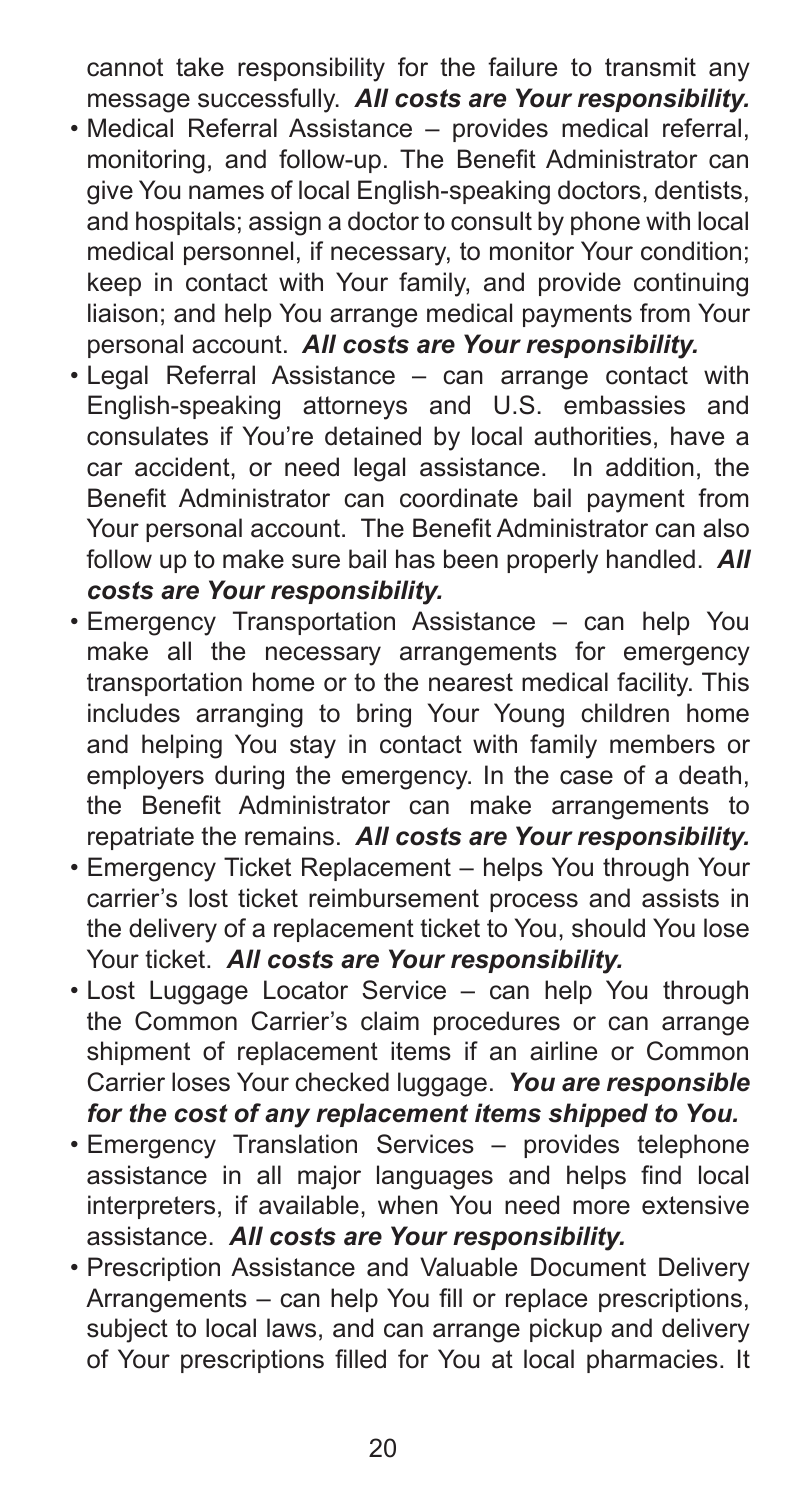can also help transport critical documents that You may have left at Your home or elsewhere. *All costs are Your responsibility.*

• Pre-Trip Assistance – can give You information on Your destination before You leave such as ATM locations, currency exchange rates, weather reports, health precautions, necessary immunizations, and required passport visas.

#### **Definitions**

**Common Carrier** means any mode of transportation by land, water or air operating for hire under a license to carry passengers for which a ticket must be purchased prior to travel. Does not include taxi, limousine service, commuter rail or commuter bus lines.

**You or Your** means an eligible person whose name is embossed on an eligible U.S. issued card, and You reside in the United States.

#### **Additional Provisions for Travel and Emergency Assistance Services**

This benefit is provided to eligible cardholders at no additional cost. The terms and conditions contained in this Guide to Benefits may be modified by subsequent endorsements. Modifications to the terms and conditions may be provided via additional Guide to Benefits mailings, statement inserts, statement messages or electronic notification. The benefits described in this Guide to Benefits will not apply to cardholders whose accounts have been suspended or cancelled.

**For more information about the benefit described in this guide, call the Benefit Administrator at 1-800-992-6029, or call collect outside the U.S. at 1-804-673-1675.**

FORM #VTEAS – 2017 (Stand 04/17) TEAS-O

**Roadside Dispatch®**

**For roadside assistance, call 1-800-847-2869**

#### **What is Roadside Dispatch?**

Roadside Dispatch is a pay-per-use roadside assistance program. The program provides you with security and convenience wherever your travels take you.

*No membership or pre-enrollment is required. No annual dues. No limit on usage.*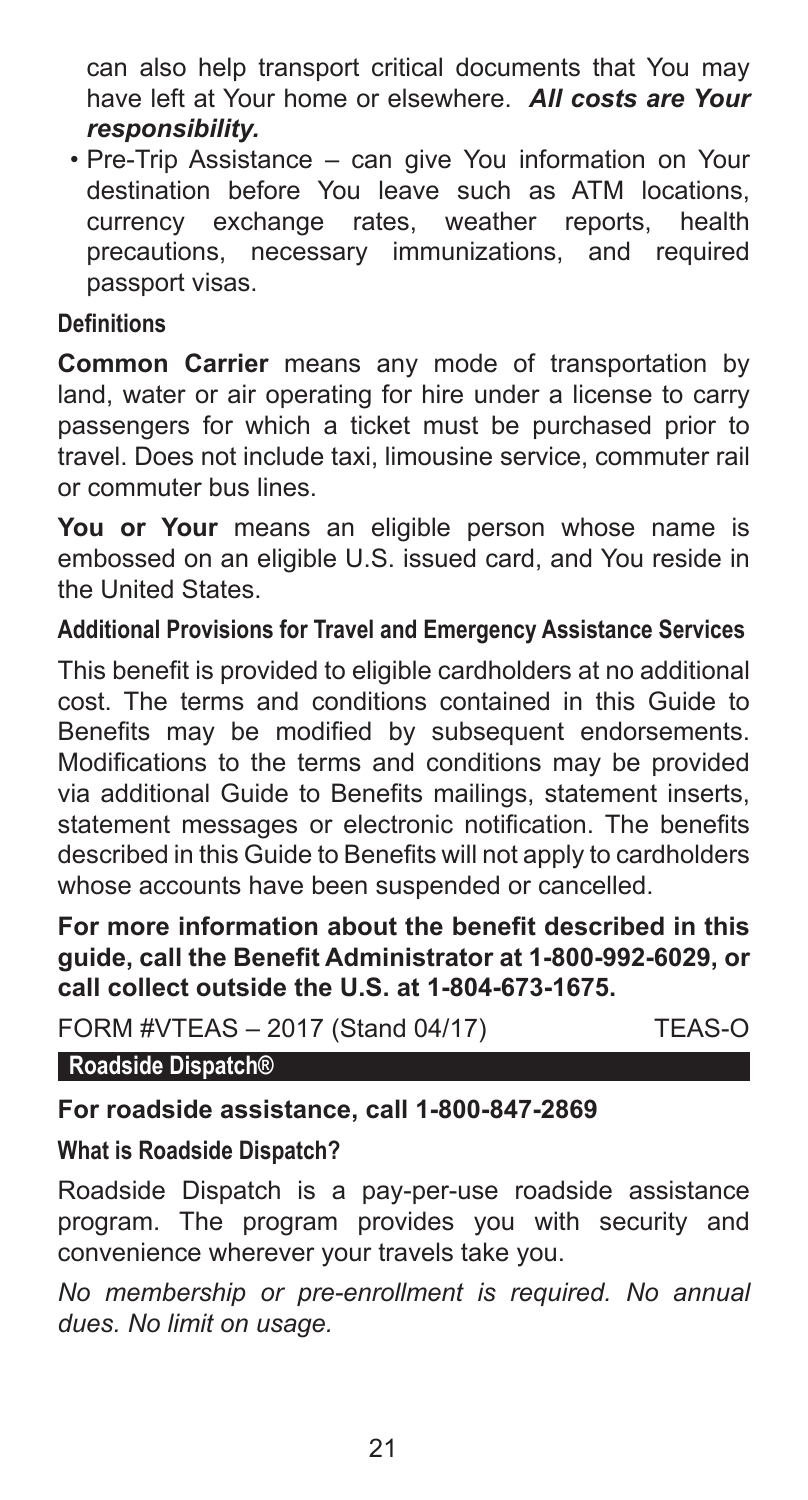### **For a set price per service call, the program provides:**

- Standard Towing  $-$  Up to 5 miles included<sup>1</sup>
- Tire Changing must have good, inflated spare
- Jump Starting
- Lockout Service (no key replacement)
- Fuel Delivery up to 5 gallons (plus the cost of fuel)
- Standard Winching

Roadside Dispatch will ask you where you are, what the problem is, and while they remain on the phone with you, they will arrange a dispatch to a reliable tow operator or locksmith to provide help. (If you feel you are in an unsafe location – Roadside Dispatch will advise you to hang up and dial 911. If you are not able to dial 911, they will call the non-emergency police number in your area, and will remain on the phone with you at your request until the police arrive.) You have the convenience of one toll-free phone number and you may save money because their rates are pre-negotiated.

Dependable roadside assistance, 24 hours a day, 7 days a week has never been easier. No membership or preenrollment is required. Just call Roadside Dispatch toll-free when you need them.

#### **1-800-847-2869 ~ it's that easy!**

**Note:** Customers must pay service provider for mileage over 5 miles. A secondary unit being towed behind is not included but can be accommodated for an additional fee. Standard Winching applies within 100 feet of paved or county maintained road only. Current fee for a standard service call is \$69.95. Additional fees may apply for winching services under certain circumstances. Service call fees are subject to change at any time; however, callers will be notified of pricing prior to any service dispatch. This program may be discontinued at any time without prior notice. Program void where prohibited.

1 Any vehicle with wheels is covered under the program as long as it can be classified as 'Light Duty'. 'Light Duty' vehicles are vehicles that weigh 10,000 lbs. or less. Vehicles weighing more than 10,000 lbs. are considered 'Medium Duty' or 'Heavy Duty' and are NOT covered under this program.

**Additional Terms:** Service providers supplying emergency roadside assistance and towing are independent contractors and are solely liable for their services. Neither Visa nor the